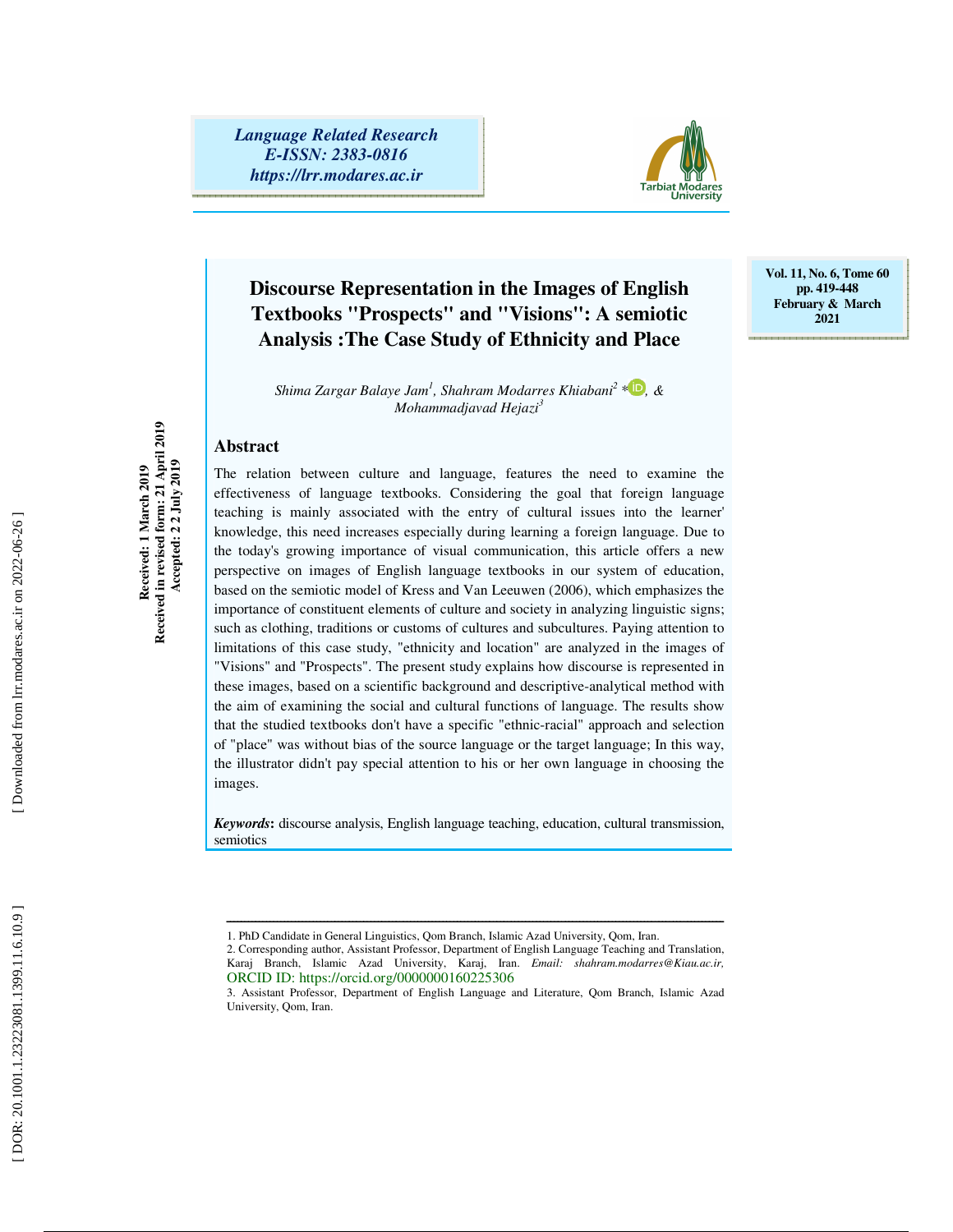#### **1. Introduction**

Due to the today's increasing importance of visual communication, the present study has a new perspective to this issue and examines the various forms of visual communication and discourse representation in images of "Visions" and "Prospects"related to place and ethnicity. Sometimes it is not possible to express everything that is presented through the images with a linguistic tool, and the opposite is also true. In this study, in addition to examining the semiotic pattern of Kress and Van Leeuwen (2006), we will look at the questions: how discourse is represented in images related to "ethnicity" as well as "place". A deep connection between English language and its related culture and the need to confirm that English language textbooks contain cultural issues in addition to linguistic issues, resulted the researcher into analyze multi-style texts after extracting. In this article, we try to analyze images at the levels of representational, interactive and compositional meaning using descriptive-analytical method. This study is based on the hypothesis that the mentioned English language textbooks, don't have a specific ethnic-racial approach and images related to "place" play a role in conveying concepts without biasing the source language or the target language.

#### **2. Literature Review**

It is necessary for images to meet the conditions of representation and communication, sothat they act as a complete communication system. One of the language semiotics' schools is social semiotics, which deals with a social dimension of meaning in the communication media and pictures. Social semiotics has many possibilities for semiotics and is presented with the assumption that signs and messages should considered in the field of social processes (Kress & Van leeuwen, 2006: 6). Studies like Meshkat (2002), Shin  $& Kubota$  (2008), Amouzade et al (2013), Wue (2014) and Ahangar  $&$ Shirvani (2016) have discussed the discourse representation in multimedia texts. However, the present research is a new study to newly published English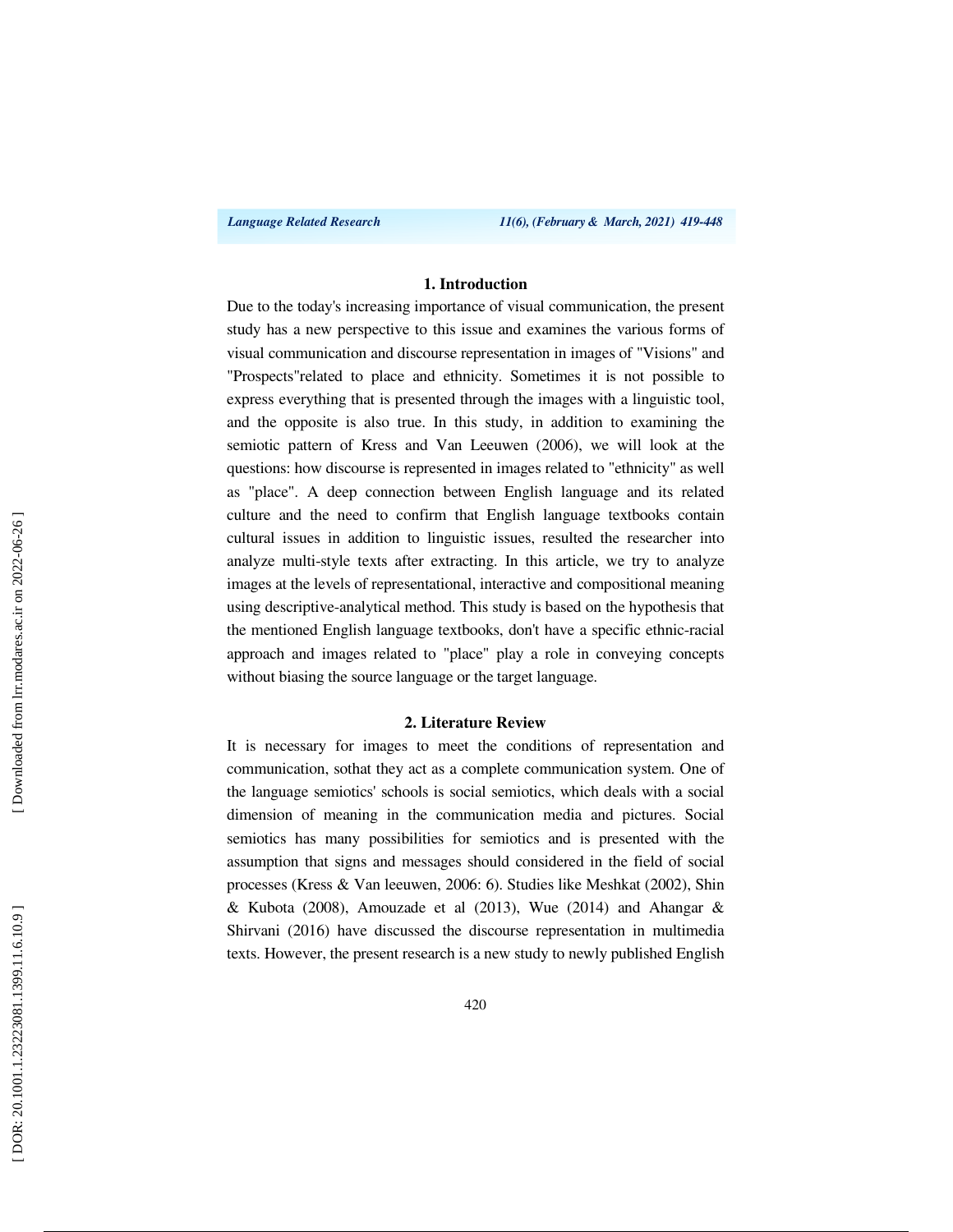textbooks "Prospect" and "Visions". Although Halliday's theory (1994) is capable of analyzing pragmatic aspects of language, it is incapable of studying multi-style texts. Kress and Van Leeuwen (2006) improved and generalized his idea to images. Torres (2015) evaluated textbook's social-visual semiotics in the educational system of South Korea based on Kress and Van Leeuwen (2006). His findings indicated that some visual and verbal messages conflict with each other. He also explains that this opposition reveals the purposeful ideology within those images. Rouhani and Saeed Far (2013) worked on a comprehensive study using the grammar model of Kress and Van Leeuwen (2006). They analyzed the images of old high school textbooks. According to their research, images aren't used in the service of language learning completely. With this in mind, let's know the other part of paper.

#### **3. Methodology**

This research applies Halliday's theory (1994) and Kress, G. & Van leeuwen (2006) to analyze discourse representation in images of English textbooks "Prospects" and "Visions" which affect the students as learners. In this article, we try to analyze images at the levels of representational, interactive and compositional meaning using descriptive-analytical method.

#### **4. Results and Discussions**

By analyzing the data, the initial hypotheses are confirmed. In this way, the studied images show that people having different ethnicity are the same. They tend to show that it doesn't matter what their particular race or skin color is; rather, human beings regardless of these features, can be successful and efficient people if they have necessary competencies. In selecting placerelated images, public locations such as the street and the classroom are selected. It has a general aspect and isn't specifically related to a particular language or culture; As a result, no orientation of the source language or the target language plays a role in conveying concepts.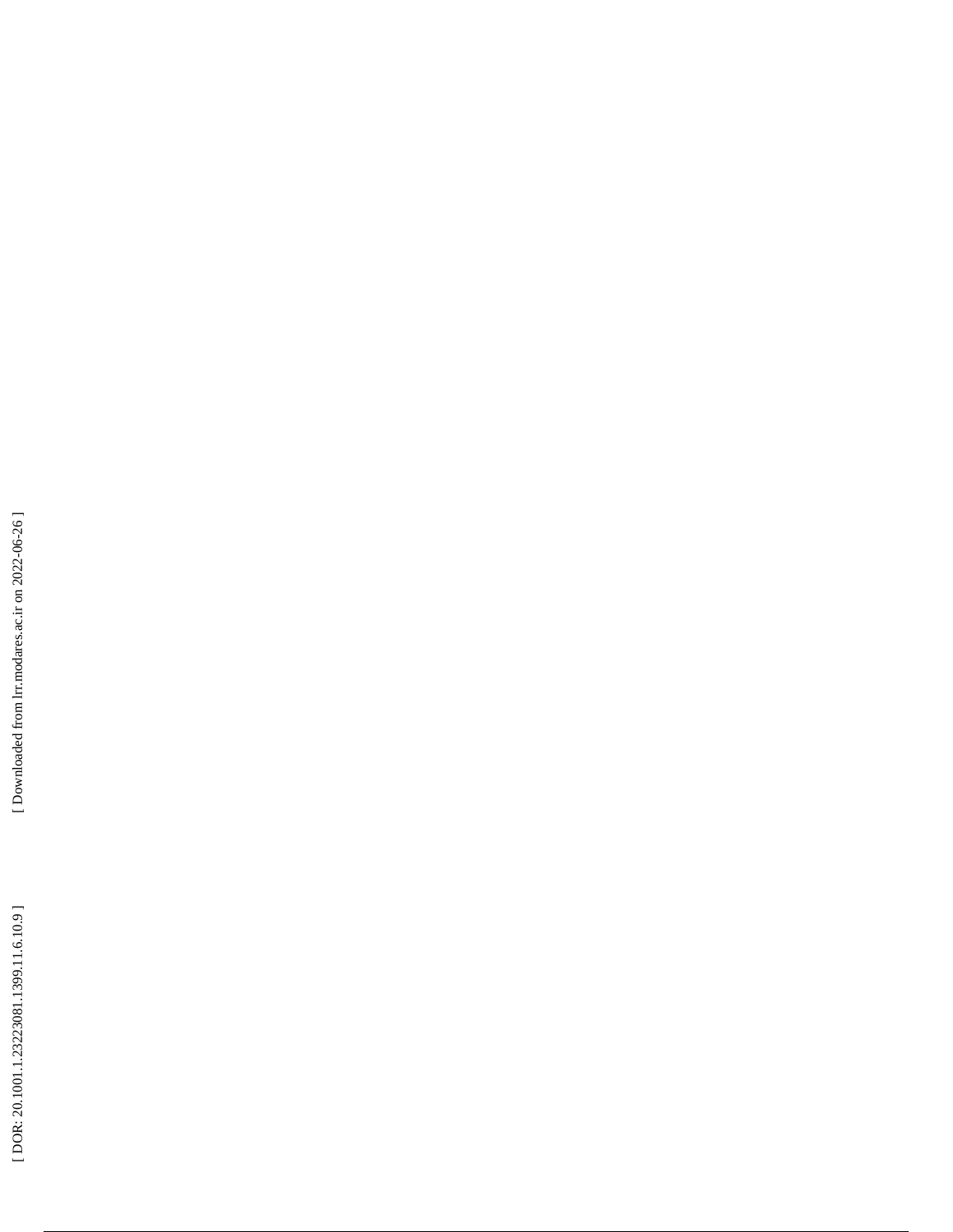

بازنمود گفتمان در تصاوير كتابهاي آموزش زبان از ديدگاه نشانهشناسي، «*Visions* و « «*Prospects* انگليسي« مطالعة موردي: قوميت و مكان

شىما زرگر بالای جمع`، شهرام مدرس خيابانى™، محمدجواد حجازى"

. 1 دانشجوي دكتري زبانشناسي همگاني، واحد قم، دانشگاه آزاد اسلامي، قم، ايران. . 2 استاديار گروه آموزش و مترجمي زبان انگليسي، واحد كرج، دانشگاه آزاد اسلامي، كرج، ايران . . 3 استاديار گروه زبان و ادبيات انگليسي، واحد قم، دانشگاه آزاد اسلامي، قم، ايران.

دريافت: 10/ 12/ 97 پذيرش: 11/ 04/ 98

### چكيده

وجود ارتباط ميان فرهنگ و زبان، نياز به بررسي تأثيرگذاري كتابهاي آموزش زبان را، بيش از پيش، نمايان ميسازد. با درنظر داشتن اين هدف كه آموزش زبان خارجي عمدتاً با ورود مسائل فرهنگي به حيطهٔ دانش زبانآموز همراه است، اين ضرورت، بهخصوص هنگام يادگيري زبان خارجي، افزايش مييابد. باتوجه به اهميت روزافزوني كه امروزه ارتباط تصويري پيدا كرده است، مقالة حاضر ديدگاهي نو به تصاوير كتابهاي زبان انگليسي آموزش و پرورش دارد و بر مبناي الگوي نشانهشناسي كرس و ون ليوون (2006) كه درواقع بر اهميت عناصر سازندهٔ فرهنگ و اجتماع همانند نوع پوشش، سنتها و يا آداب و رسوم فرهنگها و خردهفرهنگها در تحليل نشانههاي زباني تأكيد دارد، با توجه به محدوديت اين پژوهش، بهطور موردي «قوميت و مكان» در تصاوير كتابهاي «Visions» و «Prospects» مورد تحليل قرار ميگيرند. تحقيق حاضر با استناد به پيشينة علمي به روش توصيفي ـ تحليلي و با هدف بررسي كاركردهاي اجتماعي و فرهنگي زبان، چگونگي بازنمايي گفتمان را در اين تصاوير تبيين ميكند. نتايج نشان ميدهد كه كتابهاى آموزش زبان انگليسى مورد نظر از رويكرد خاص «قومى ــ نژادى» برخوردار نيست و انتخاب مكان» نيز بدون سوگيري زبان مبدأ يا زبان مقصد بوده است؛ بدين صورت كه تصويرساز در انتخاب » تصاوير توجه مشخصي به زبان خود يا ديگري نداشته است.

واژههاي كليدي: تحليل گفتمان، آموزش زبان انگليسي، آموزش و پرورش، انتقال فرهنگي، نشانهشناسي.

ــــــــــــــــــــــــــــــــــــــــــــــــــــــــــــــــــــــــــــــــــــــــــــــــــــــــــــــــــــــــــــــــــــــــــ

E-mail: shahram.modarres@kiau.ac.ir :مقاله مسئول نويسندة\*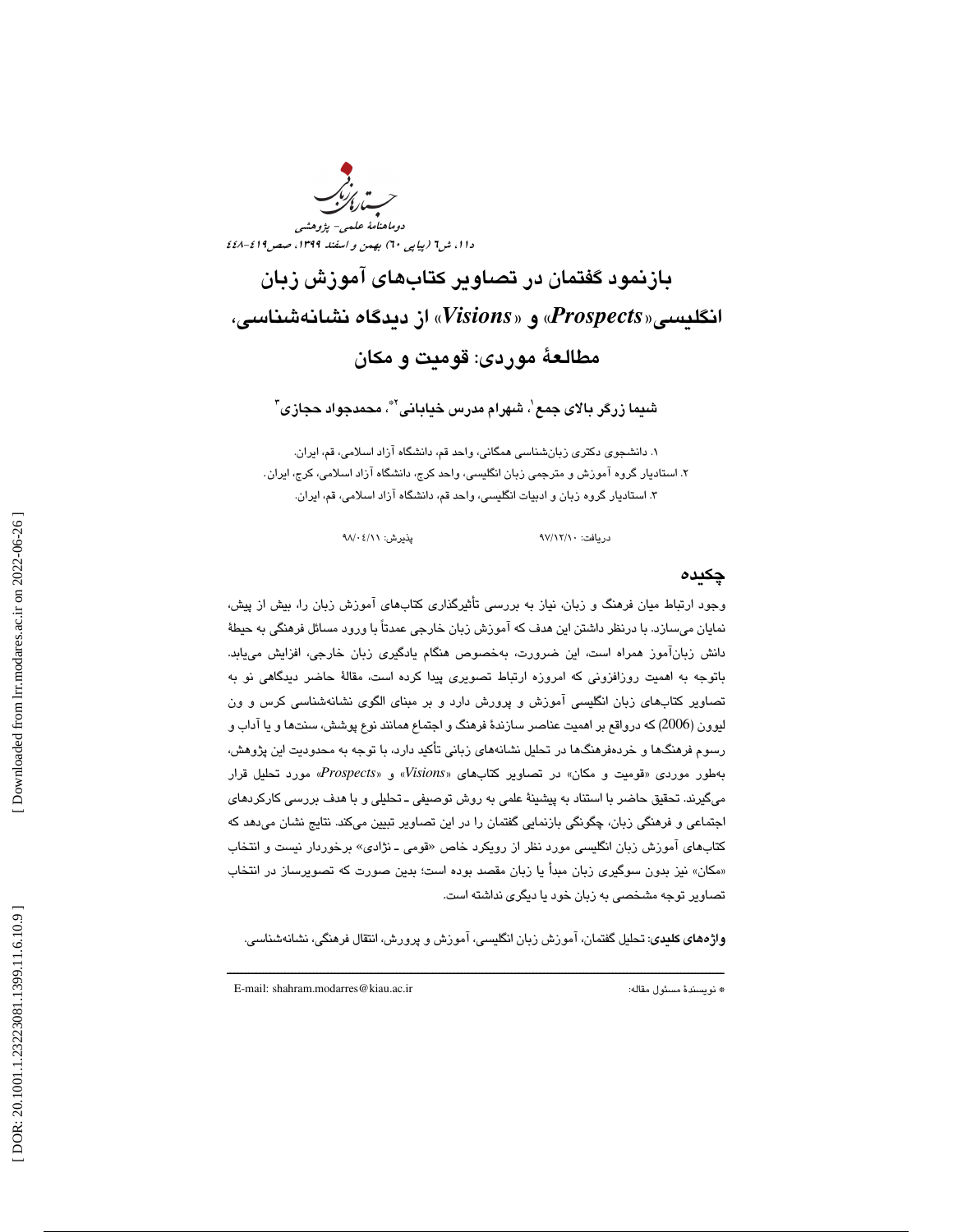# . مقدمه 1

پيرو تغييرات و پيشرفتهايي كه در نيمة دوم قرن بيستم بهوجود آمد، ضرورت يادگيري زبان انگليسي بهمنزلة زبان بينالمللي در بيشتر كشورها پذيرفته شد؛ چنانكه اعضاي جامعه در روند يادگيري مواد آموزشي، برخي آموزشها و تخصصهاي لازم را در اين ارتباط كسب ميكنند. فرهنگها انتظارات خود را دربارة دستيابي به باورها و ارزشهاي خود توسط آموزش زبان به افراد جامعه منتقل ميكنند و نقشپذيري يكي از پيامدهاي آشكار اين فرايند است. بنابراين، وظيفة مراكز آموزشي تنها در موضوع آموزش محدود نميشود، بلكه بخش مهمي از تأثيرپذيري فرهنگي و رفتاري نيز از كاركردهاي آنهاست (رابرتسون 1 ،1944 ، ترجمة بهروان، ،1377 صص. -127 112).

با توجه به اهميت روزافزوني كه امروزه ارتباط تصويري پيدا كرده است، پژوهش حاضر ديدگاهي نو در جهت بررسي اين مسئله دارد و به بررسي شكلهاي گوناگون ارتباط تصويري و بازنمودگفتمان در تصاوير مرتبط با مكان و قوميت « *Visions* » و» *Prospects* « ميپردازد. گاهي نميتوان هر آنچه را از طريق تصوير ارائه ميشود با ابزاري زباني بيان كرد و عكس اين قضيه نيز صادق است. در اين مطالعه علاوه بر بررسي الگوي نشانهشناسي كرس و ون ليوون 2 ( 2006) به دنبال اين پرسشها خواهيم بود كه بازنمود گفتمان در تصاوير مرتبط با «قوميت» در كتابهاي «Visions» و «Prospects» چگونه است و بازنمود گفتمان در تصاوير مرتبط با «مكان» در اين كتابها به چه صورت است. وجود رابطهٔ عميق ميان زبان انگليسي و فرهنگ مربوط به آن و لزوم تأييد اينكه كتابهاي آموزش زبان انگليسي علاوه بر مسائل زباني، حاوي مسائل فرهنگي نيز هستند محقق را بر آن داشت تا پس از استخراج متون چندشيوه به تحليل آنها بپردازد. در اين مقاله تلاش ميكنيم تا با استفاده از روش توصيفي - تحليلي، تصاوير را در سطوح معناي بازنمودي<sup>7</sup>، تعاملي<sup>؛</sup> و تركيبي 5 تحليل كنيم. اين مطالعه بر اين فرضيهها استوار است كه كتابهاي آموزش زبان انگليسي موردنظر، از رويكرد خاص قومي ـ نژادي برخوردار نيست. تصاوير مرتبط با مكان» نيز بدون سوگيري زبان مبدأ يا زبان مقصد در انتقال مفاهيم نقش دارند. در تدوين » 1 بخش پيشينة عملي و چارچوب نظري از روش كتابخانهاي و بهرهگيري از منابع مختلف

 [\[ DOR: 20.1001.1.23223081.1399.11.6.10](https://dorl.net/dor/20.1001.1.23223081.1399.11.6.10.9).9 ] [\[ Downloaded from lrr.modares.ac.ir on 20](https://lrr.modares.ac.ir/article-14-29439-fa.html)22-06-26 ] Downloaded from lrr.modares.ac.ir on 2022-06-26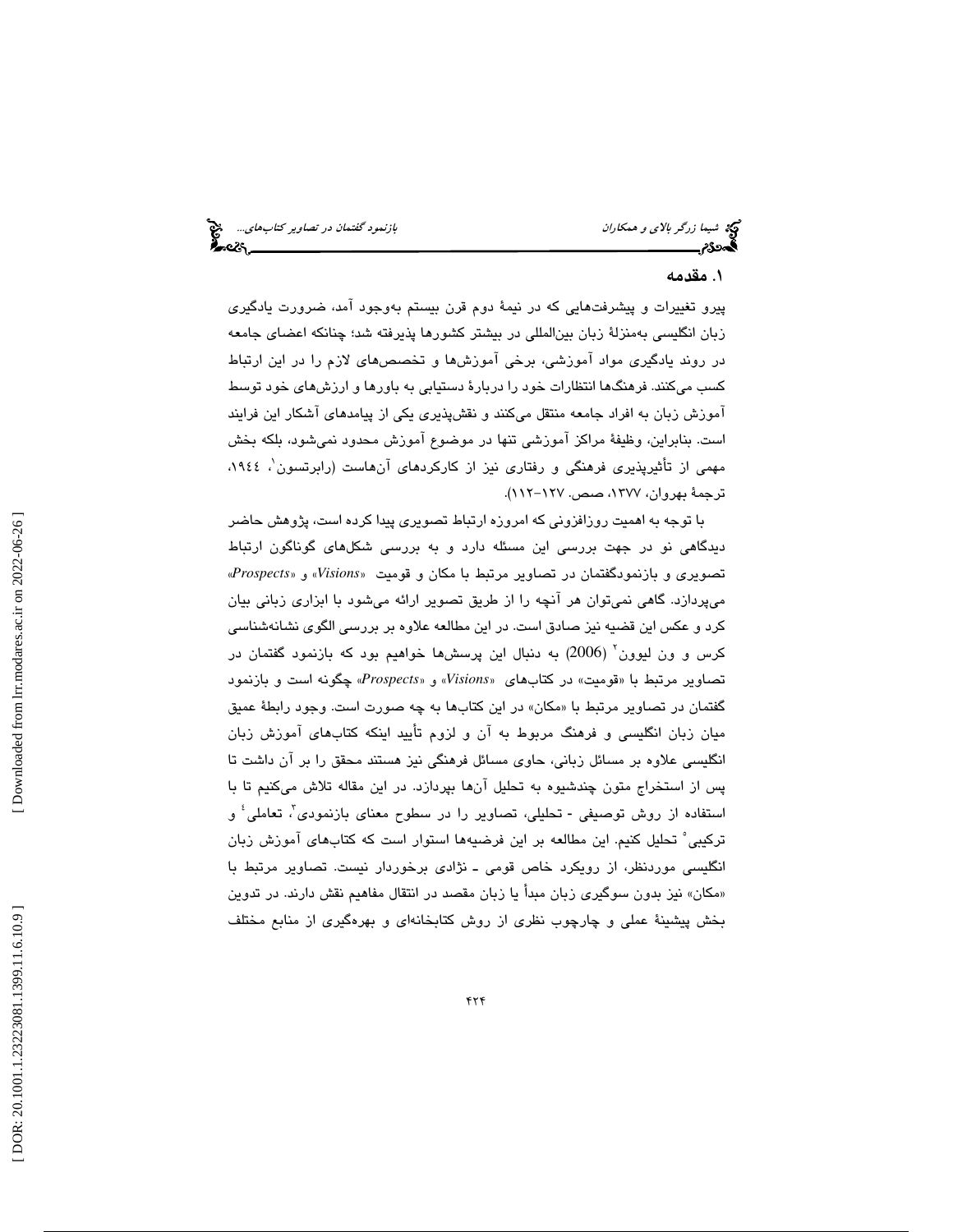# جستارهاي زباني (به اسفند 1399 )، بهمن و اسفند 1399 (بيا بهمن و اسفند 1394 )

كتابها، مقالهها و پاياننامههاي ايراني و غيرايراني مرتبط بهره گرفته شده است. مطالعة حاضر بر مبناي الگوي نشانهشناسي كرس و ون ليوون (2006) و با استفاده از روش توصيفي - تحليلي به بررسي تصاوير كتابهاي مذكور مي<u>پر</u>دازد.

# . پيشينة تحقيق 2

تحليل صورت و معاني ارتباطها، بخش مهمي از رويكردهاي انتقادي است. تصاوير داراي اهداف ايدئولوژيك هستند كه همچون ابزاري در جهت تحقق و تأييد جهتگيريهاي سياسي يا ايدئولوژيك بهكار برده ميشود. رويكرد روبهپيشرفت گفتمانشناسي انتقادي، به دنبال نشان دادن چگونگي بهكارگيري زبان در بيان و اعمال قدرت و يافتن جايگاهي در تعاملات اجتماعي است؛ اينكه چگونه متنهايي كه در ظاهر بيطرف است و صرفاً با نيت اطلاعرساني در گزارش روزنامهها، كتابها و غيره ظاهر ميشود، دقيقاً مانند متون رسانهاي معتبر، به ترويج گفتمانهاي ايدئولوژيک مورد نظر خود دست مي;ند (14 :Kress & Van leeuwen, 2006). هليدي 6 عبارت نشانهشناسي اجتماعي را سال 1978 مطرح كرد و اين اصطلاح با نفوذ بسيار گسترش يافت. كار او بيشتر بر روي بررسي زبانهاي كلامي متمركز بود و صورتبندي زبان<br>بهعنوان نشانهشناسي اجتماعي را بهمعناي تفسير كردن زبان در بافتي اجتماعي ـ فرهنگي مي-دانست كه در آن فرهنگ هم، با اصطلاحات نشانهشناختي تفسير ميشود. زبان اساساً نظام جداگانهاي است كه توسط زبانشناسي مطالعه ميشود و باقي نظامها كه موضوع مطالعة نشانهشناسي است با زبان كلامي تعامل برقرار ميكند تا فرهنگ را بسازد كه اين موضوع از ابتداي پيدايش نشانهشناسي در تعيين نسبت آن با زبانشناسي مطرح بوده است. هليدي را مي-توان نخستين شخصي دانست كه اين اصطلاح را بهكار ميبرد، اما بهنظر ميرسد اين مفهوم هنوز براي او چندان دقيق نبوده و نسبت آن با زبانشناسي چندان روشن نبوده است. از جهاتی بهنظر میرسد او به نشانهشناسی اجتماعی که هنوز توسعه نیافته است متوسل میشود تا نظرية صرفاً زبانشناسانهاش را كامل كند. خوشبينانهتر ميتوان گفت او راهي را براي توضيح نسبت زبانشناسي و نشانهشناسي آغاز كرد كه در آن پرداختن به رمزگانهاي زباني 6 به مطالعة ساير رمزگانها كمك خواهد كرد؛ به اين معنا نظرية زبانشناسي هليدي حتي پيش از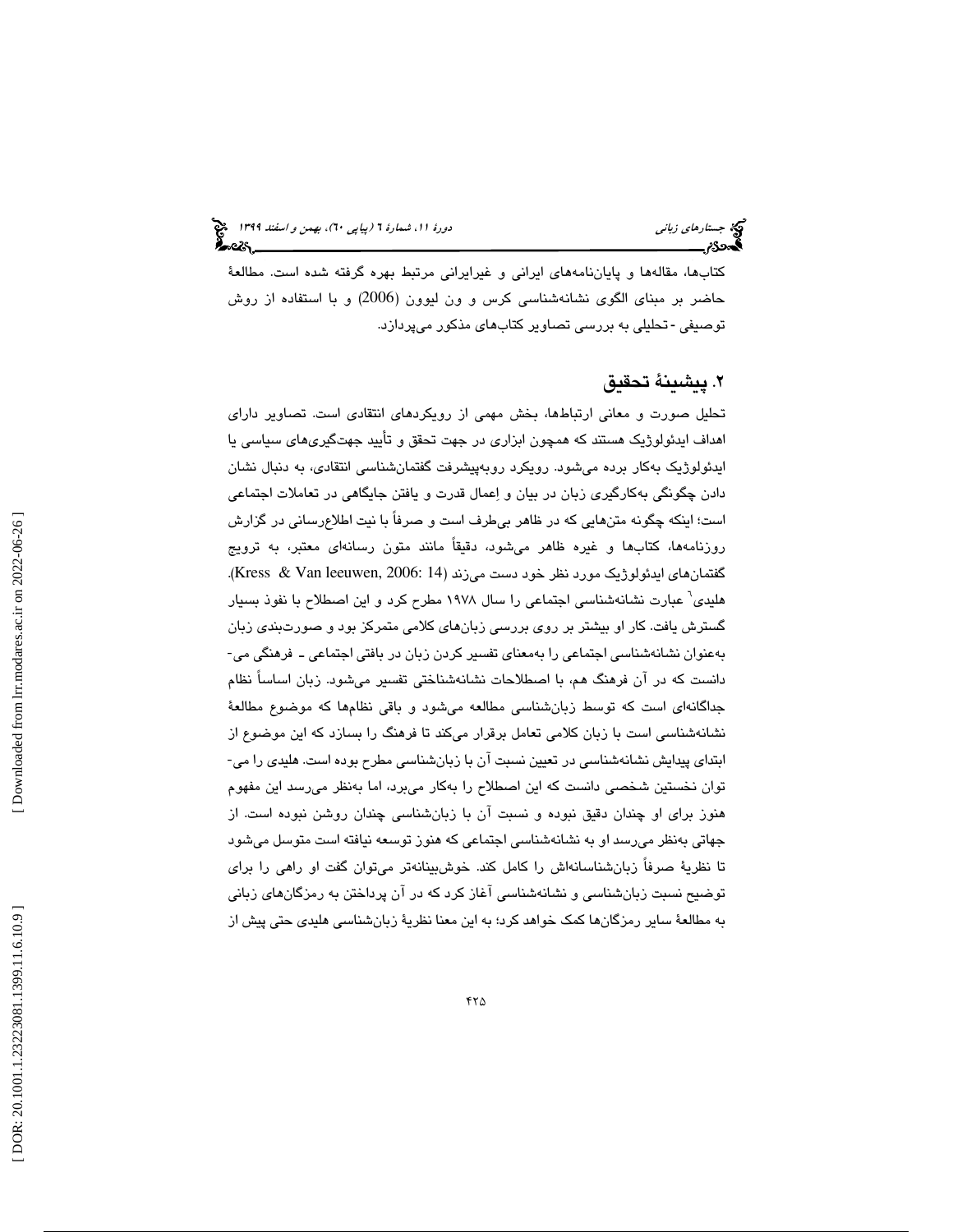اينكه اين رشته وجود داشته باشد شاخهاي از نشانهشناسي اجتماعي بوده است (مصلحزاده، ، ۱۳۹۱، ص. ۱۸).<br>۱۳۹۱، ص. ۱۸).

> .<br>آهنگر و شیروان*ی* (۱۳۹۰) در پژوهش خود به بررس*ی* جامعهشناختی -زبانی دیوارنوشتهها در محيط دانشگاهي پرداختند. نتايج بهدست آمده نشان داد كه مطالبي در ارتباط با «موضوعات درسي» توسط دانشجويان دختر و «نصيحت و نگراني مالي» توسط پسران دانشجو به نگارش درآمده بود. تحليل موضوعي ديوارنوشتهها نشان داد كه دانشجويان پسر غالباً بهدنبال «تثبيت قدرت» و «جايگاه برتر» و دانشجويان دختر در صدد ابراز «احساسات عاطفي» «و ايجاد همبستگي» بودند. همچنين، نتايج بهدست آمده در ارتباط با سبك نوشتاري بهكاررفته در هر دو گروه ديوارنوشتهها نشان داد كه دختران به استفاده از گون ة زباني گسترده گرايش داشتند و از اين رهگذر، نسبت به دانشجويان پسر داراي برتري زباني بودند. عموزاده و همكاران (1392) در مقالة مشتركي رابطة جنسيت و قطع كلام را مورد بررسي قرار دادند. تحلیل دادههای آنها نشان میدهد كه قطع كلام، نقشهای مختلفی در تعامل دارد و بیانگر تسلط مردان بر زنان نيست. عواملي نظير نوع عضويت هستهاي و وابسته در جامعهٔ كنشي و منزلت درونگروهی در شكلگیری قطع كلام دخیل است. آموزش زبان در پژوهش شین<sup>٬</sup> و كوبتا^ (2008)، از يكسو موجب توسعهٔ ارتباطهاي فرهنگي و اجتماعي ميان كشورها ميشود و ازسوي ديگر ميتواند بهمنزلة ابزاري در جهت بسترسازي براي نفوذ افكار و انديشههاي غربي بر كشورهاي مسلمان محسوب شود. كشورهاي غربي با استفاده از آموزش زبان انگليسي تلاش ميكنند تا هنجارهاي فرهنگ خود را به جوامع ديگر صادر كنند و با تضعيف ارزشها و موازين ملي و مذهبي آنها، اين كشورها را هرچهبيشتر بهلحاظ سياسي، فرهنگي و اقتصادي، به خود وابسته كنند و درواقع تحت سلطة خود درآورند. وضع نظريهها و روشهاي آموزش زبان معمولاً بهشكل مسير يكطرفه از جانب كشورهاي غربي بهسمت كشورهاي درحالتوسعه در جريان است. وو 9 ( 2014) در مطالعة خود، پيوستگي ميان متن و تصوير را در دو ديدگاه مطرح كرده است. ديدگاه اول، بينانشانهای `` است كه در اين ديدگاه، متن و تصوير يكديگر را كامل ميكنند و متني يكپارچه، هماهنگ، يكدست و بههمپيوسته را بهوجود 7 ميآورند. اين يكپارچگي از راه زنجيرههاي پيوستگي بهوجود ميآيد. ديدگاه دوم، شامل روابط

 [\[ DOR: 20.1001.1.23223081.1399.11.6.10](https://dorl.net/dor/20.1001.1.23223081.1399.11.6.10.9).9 ] [\[ Downloaded from lrr.modares.ac.ir on 20](https://lrr.modares.ac.ir/article-14-29439-fa.html)22-06-26 ] Downloaded from lrr.modares.ac.ir on 2022-06-26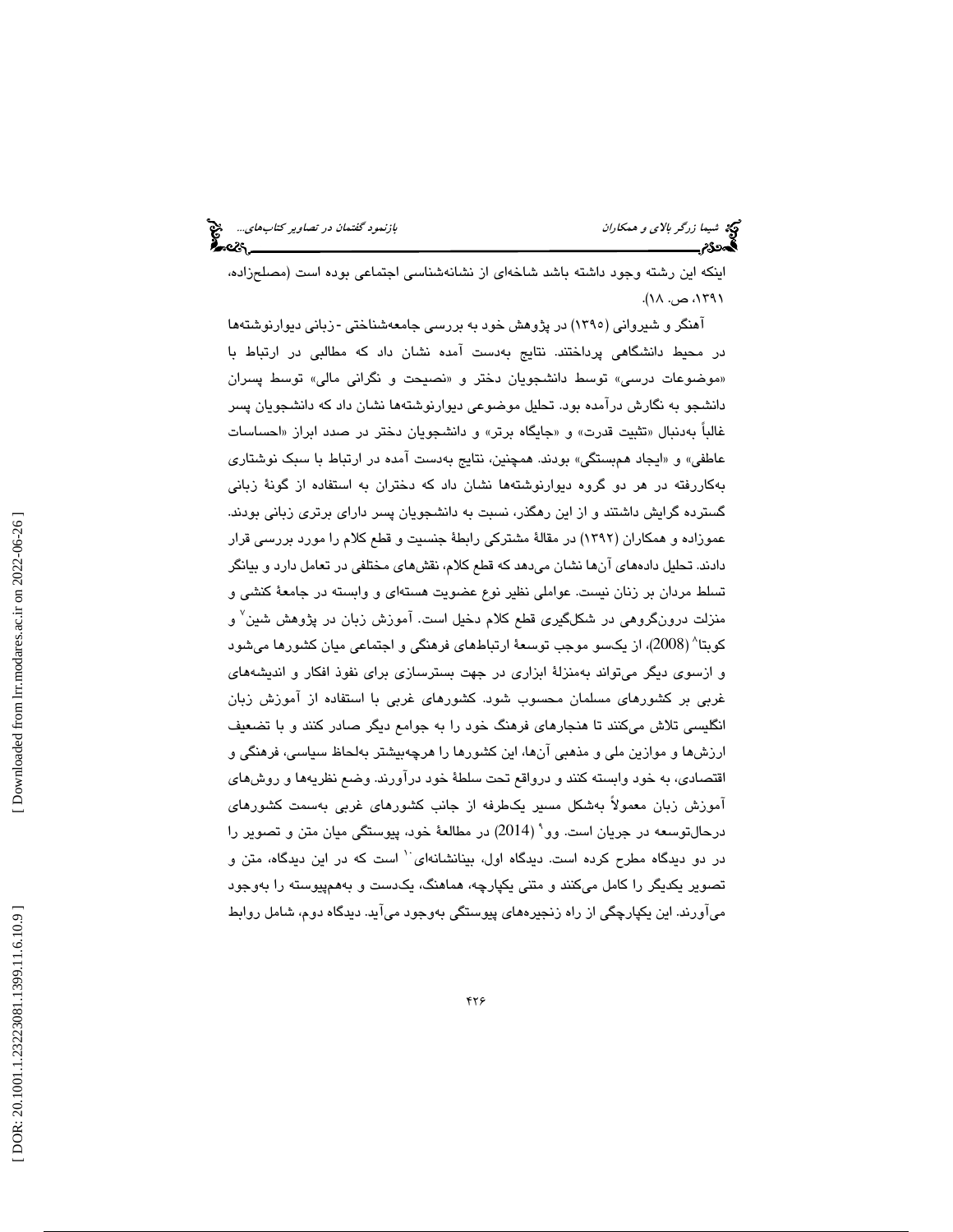معنايي مطلق<sup>\\</sup> است كه هليدي آنها را پيوند بينبندي<sup>›\</sup> مينامد. اين رابطهها پيوند معنايي مطلق ميان متن و تصوير را از راه همنشيني ساختاري<sup>۱۲</sup> تفسير ميكنند. اين ديدگاه نهتنها به ارتباط ميان بندها ختم نميشود، بلكه رابطههاي بين نشانهاي متن و تصوير را نيز نشان ميدهد ( ,Wu .( 2014, pp. 1415-1420

 بهطور كلي ارزيابي كتابهاي درسي در نظام آموزشي كشور بهويژه با توجه به پيشرفت فناوري و استفاده از ابزارها و نماهاي مختلف در كتابهاي آموزشي همانند تصوير، رنگ و حتي فايل صوتي اهميت ويژهاي دارد، چراكه اين امكان را به طراحان كتابهاي درسي ميدهد تا از تأثيرگذاري كتابها و مطالب آموزشي در راستاي تحقق اهداف آموزشي مورد نظر و همچنين كاستيهاي موجود در اين مسير آگاهي يابند. در دو دهة گذشته، پژوهشهاي متعددي بهويژه در ايران به ارزيابي كتابهاي آموزشي پرداختهاند كه البته اين مطالعات شامل بررسي جنبههاي مختلف همچون تحليل محتوايي، فرهنگي، جنسيت و مانند آن هستند كه در همين زمينه ازجمله ميتوان به برخي از پژوهشهاي ايراني همچون مشكات<sup>،</sup>'' (2002)، ياري (١٣٩٠)، روحاني و اكبرپور (1393) و همچنين رهبر و حاتمي (1395) اشاره نمود.

اما در ارتباط با موضوع و چارچوب نظري پژوهش يعني بهرهگيري از چارچوب و الگوي كرس و ون ليوون (2006) نيز بايد به اين نكته اشاره كرد كه پژوهشگران متعددي به ارزيابي كتابهاي آموزشي از ديدگاه چندنمايي و در چارچوب الگوي كرس و ون ليوون پرداختهاند كه در ميان پژوهشگران خارجي ازجمله ميتوان به تورز°` (2015) و در ميان پژوهشگران ايراني به روحاني و سعيدفر<sup>٦٠</sup> (2013) اشاره كرد. تورز (2015) با استفاده از چارچوب كرس و ون ليوون (2006) به ارزيابي نشانهشناسي تصويري اجتماعي يك كتاب درسي در نظام آموزشي كرة جنوبي پرداخته است. يافتههاي وي نشان داد كه برخي پيامهاي تصويري و پيامهاي كلامي در كتاب درسي مورد مطالعه در تعارض با يكديگرند. وي همچنين اظهار ميدارد كه چگونه اين تعارض، ايدئولوژي درون آن تصاوير را آشكار ميسازد. روحاني و سعيدفر (2013) در مطالعهاي جامع ضمن بهرهگيري از مدل دستور تصويري كرس و ون ليوون (2006)، تصاوير كتابهاي دورة دبيرستان در نظام آموزشي پيشين را مورد بررسي قرار دادهاند. يافتههاي آنان بيانگر آن است كه تصاوير بهطور كامل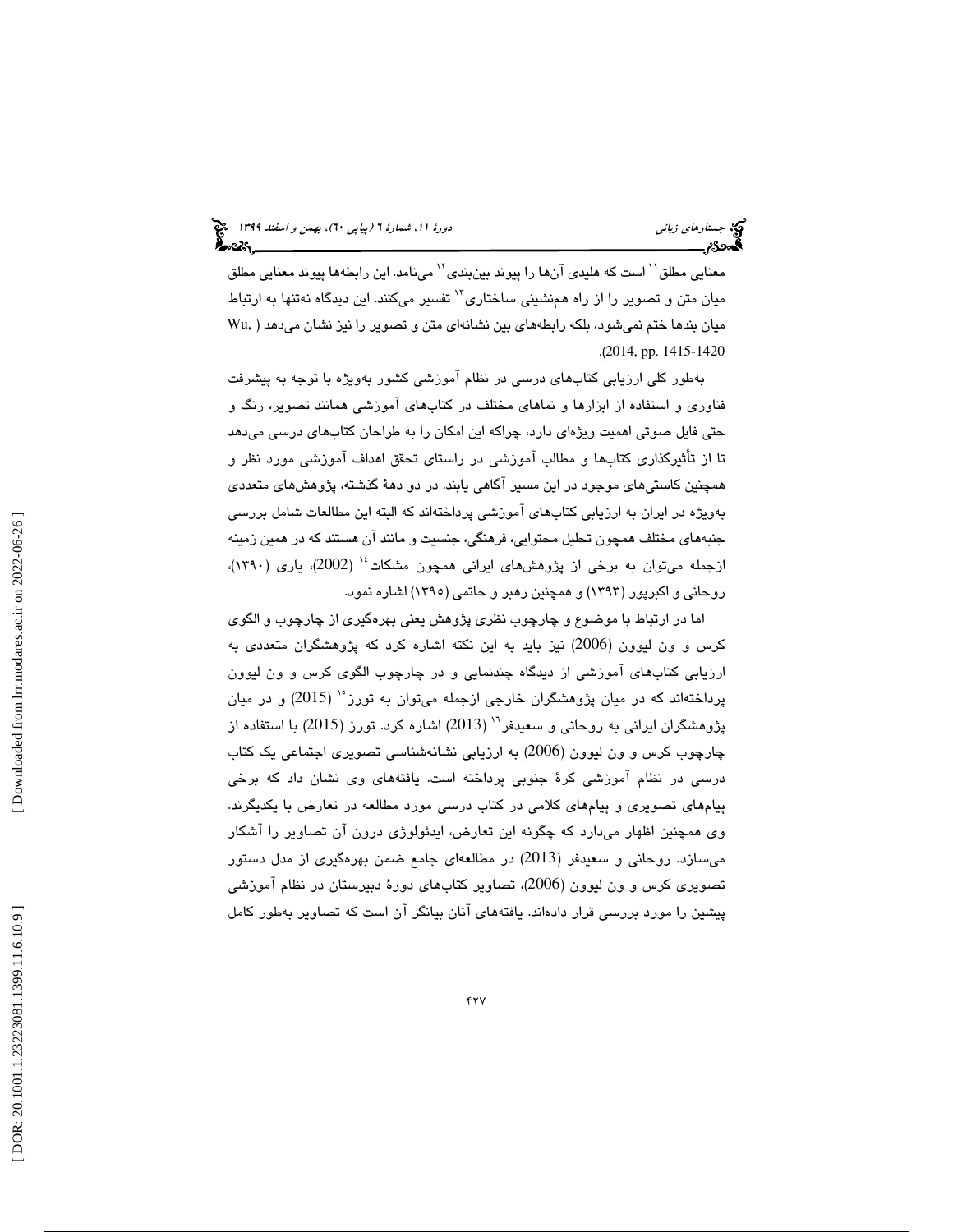در خدمت زبانآموزي بهكار گرفته نشده بودند كه اين كاستي بهطور مشخص مربوط به مشكلات موجود در ويژگيهاي بازنمايي و همكنشي انتقال مفاهيم بوده است.

# . چارچوب نظري 3

تصاوير همانند تمام شيوههاي نشانهاي، براي اينكه بتوانند در جايگاه نظام ارتباطي كامل عمل کنند، مستلزم براورده کردن شروط بازنمودی و ارتباطی است. یکی از مکتبهای<br>زبانشناسی و نشانهشناسی، نشانهشناسی اجتماعی است که به ابعاد اجتماعی معنا در رسانه-هاي ارتباطي و تصاوير مختلف ميپردازد. نشانهشناسي اجتماعي امكانات بسياري براي تحليل نشانهشناختي مطرح ميكند و با اين فرض ايجاد شده است كه نشانهها و پيامها بايد در زمينة روابط و فرايندهاي اجتماعي درنظر گرفته شود ( Kress & Van leeuwen, 2006, p. 6).

#### 3 1ـ . نشانهشناسي اجتماعي ارتباطهاي تصويري

نشانهشناسي اجتماعي و به طور مشخص رويكرد نشانهشناسي اجتماعي متأثر از نظرات هليدي (1994) در دستور نقشگرا بوده است. نظريهٔ هليدي (1994) درواقع زبان را بهمثابهٔ نشانهشناسي اجتماعي معرفي ميكند و در همان حال همهٔ جنبههاي اجتماعي، فرهنگي و كاربردشناختي زبان را هنگام تحليل درنظر ميگيرد. كرس و ون ليوون (1996) ايدهٔ هليدي را با اندكي تغيير در واژگان دربارة تصاوير بهكار بردهاند. آنها بهجاي نقش انديشگاني از معناي بازنمودي، بهجاي نقش بينافردي از معناي تعاملي و بهجاي نقش متني از معناي تركيبي استفاده كردهاند. از ديدگاه كرس و ون ليوون هر تصويري مانند يك نقاشي يا يك پوستر سياسي يا تبليغي در مجله نهتنها جهان را بازنمايي ميكند بلكه در تعاملات نقش دارد و نوعي متن تركيبي را بهوجود ميآورد. نقش بازنمودي همچون رابطة خانوادگي در فضاي خانه و كنار ميز غذا، به رابطة ميان مشاركتكنندگان موجود در تصوير و فضايي كه در آن قرار دارند اشاره ميكند. اين خط فكري است كه نشانهشناسان مكتب پاريس مانند بارت و  $\sim$  متز $^{1960}$ ) دنبال كردهاند. بارت در اين ارتباط ميگويد كه براي حركت از واقعيت به عكس لازم است اين واقعيت را به واحدهايي تقسيم و سپس اين واحدها را نشانه درنظر بگيريم؛ اين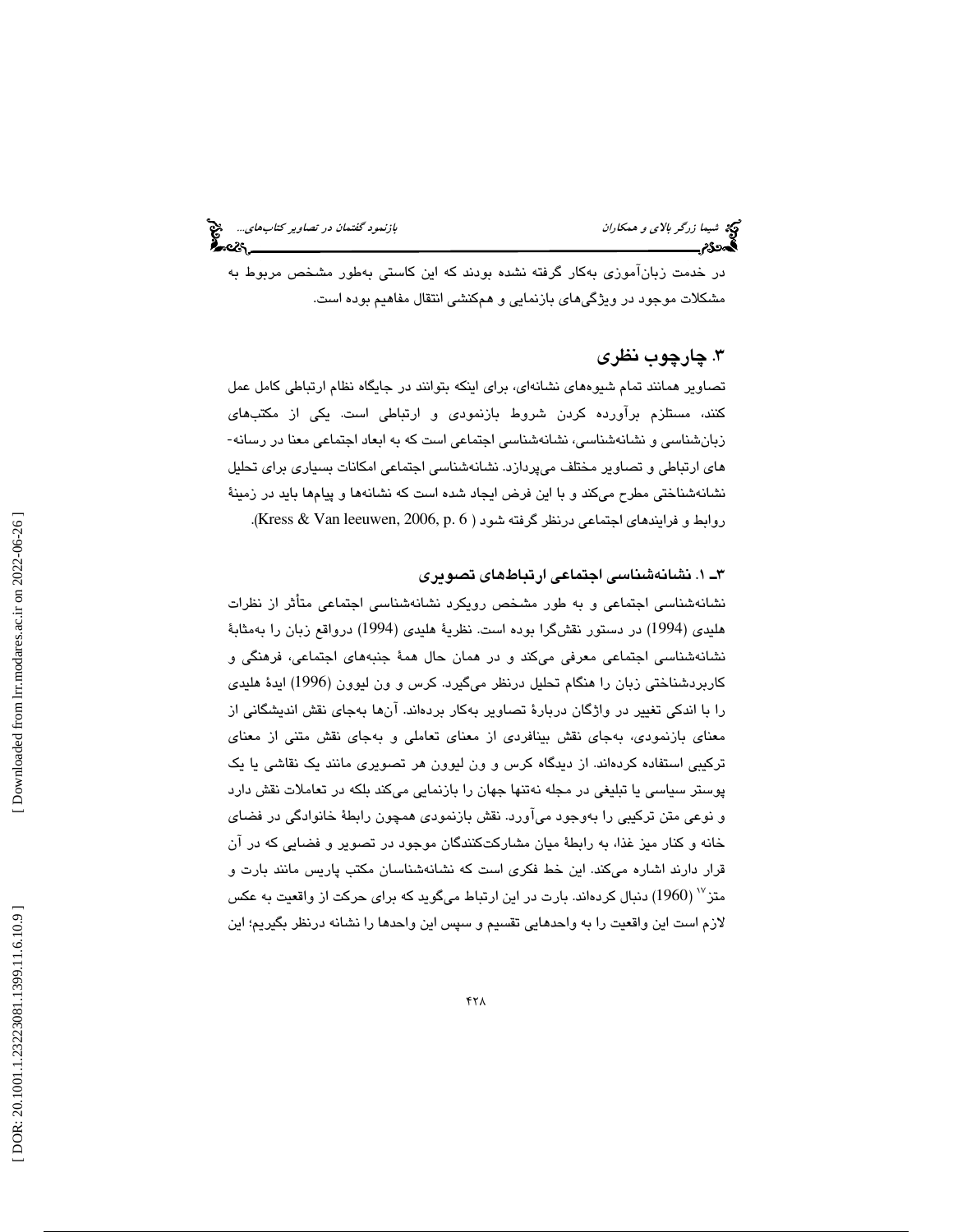عكس يك پيام است و مطمئناً يك واقعيت نيست، اما شباهت بسياري با آن دارد( & Kress .( Van leeuwen, 2006, pp. 23-24

### 3 2ـ . معناي بازنمودي

اجزای سازندهٔ تصویر مانند اشخاص، مكانها و اشیا با معنای بازنمودی در ارتباط است؛ براي نمونه چهره و پوشش افراد بر موضوع خاصي دلالت دارد. اين معناي تصويري همان كاري است كه واژهها در زبان انجام ميدهند و از اين جهت نشانهشناسان اجتماعي، فعاليتي فراتر از نشانهشناسان ساختارگرا و شمايلشناسان انجام نميدهند. ديدگاههاي جديد نشانهشناسي اجتماعي در راستاي تحليل تصويري معناي بازنمودي مربوط به تأكيد بر نحو تصاوير بهعنوان يك منبع بازنمودي است. در بازنماييهاي زمانمحور مانند ادبيات و موسيقي، نحو به ترتيب چيدمان پشت سرهم اجزا مانند ترتيب واژهها مربوط ميشود. در نشانهشناسي مكانمحور مانند تصوير و معماري، نحو در ارتباط با موقعيت نسبي قرارگرفتن در فضاست؛ مثلاً اجزا در كجاي فضاي نشانهشناسي قرار گرفتهاند؟ آيا بهوسيلة خطوط، هماهنگي رنگي و شكل به هم مرتبط شده است يا خير؟ البته اين شكل از نحو فضايي قبلاً توسط نظريهپردازان هنر عمدتاً در بيانهاي صورتگرايانه و زيباييشناختي بهكار گرفته شده است و نه براي ساخت معناي بازنمودي. كرس و ون ليوون الگوهاي نحو تصوير را برحسب كاربرد آنها در ايجاد ارتباط معنادار ميان اجزاي تصوير دستهبندي ميكنند. نوع اول الگوي بازنمايي روايتي است كه اجزا را بر اساس انجام دادن و رخ دادن بر مبناي نمايان كردن اتفاقها و رويدادها با فرايندهاي تغيير به هم مرتبط ميكند و نوع دوم الگوهاي مفهومي است كه اجزا را برطبق ويژگيهاي عمومي و پايدار ذاتي بازنمايي ميكند. اين الگوها اجزا را درحال انجام كاري نشان نميدهد، بلكه آنها را در وضعيت چيزي بودن يا معنايي داشتن يا بهگروهي متعلق بودن يا ويژگيهاي معيني داشتن مينماياند. باتوجه به آنكه تصميم بر بازنمايي با الگوي روايتي يا مفهومي، كليدي براي فهم گفتماني است كه واسطة بازنمايي است، انتخاب يكي از اين الگوها اهميت بسياري دارد ( Kress & Van leeuwen, 2006, .( pp.175-178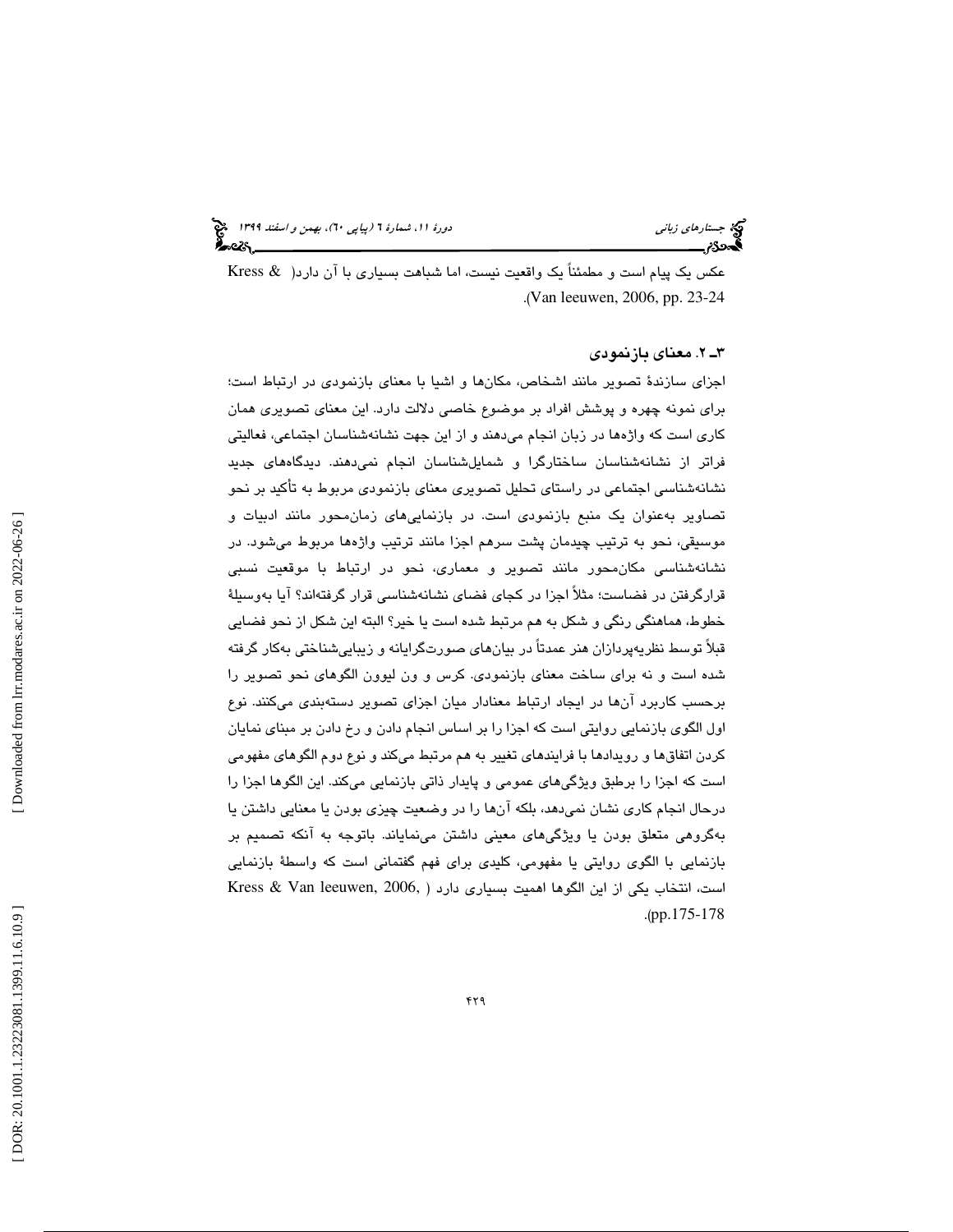#### 3 3ـ . معناي تعاملي

تصاوير ميتوانند رابطة مشخصي ميان بينندة تصوير و جهان قاب ايجاد كنند. بدين ترتيب آنها با بينندة خود تعامل برقرار و او را ترغيب ميكنند تا گرايش خاصي در برابر آنچه بازنمايي ميشود، داشته باشند. سه عامل در درك اين معناها توسط مخاطب، تأثيرگذار است: فاصله^`، تماس`` و زاويهٔ ديد ``. اين عوامل با هم ميتوانند ارتباطي پيچيده و زيركانه ميان بازنموده و بيننده برقرار كنند. برآيند اين عوامل ممكن است سبب شود كه مخاطب زن و مرد تعامل متفاوت با يك تصوير داشته باشند يا گروههاي سني، طبقات اجتماعي و اقوام مختلف، داراي احساس دوري يا نزديكي متفاوتي نسبت به يك تصوير داشته باشند. جهت نگاه مشارکتکنندگان تصوير، چگونگی قرارگرفتن آنها در تصوير و پيام يا درخواستی که از<br>طريق تصوير ارائه میشود، معنای تعاملی را میسازد. گاه تصوير خطاب مستقيم ايجاد می-کند و کنش تصويري را شکل ميدهد و تصويرساز از اين حالت تقاضاگر<sup>۲۱</sup> براي تأثير روي بيننده يا فراخواندن او بر عمل يا باوري استفاده ميكند. گاهي نيز شخصيتهاي درون تصوير از بينندگان چيزي ميخواهند؛ از آنها درخواستي دارند؛ آنها را سرزنش ميكنند يا نگاهی به آنها ندارند که در اینجا حالت عرضهگر<sup>٬٬</sup>مورد استفاده قرار گرفته است.

#### ۳ـ ۴. معناي تركيبي

تحليلهاي مربوط به معناي تركيبي بيشتر به كار تحليل متنهايي ميآيد كه تصوير و نوشته را دركنار هم براي رساندن يك معنا بهكار ميگيرد؛ مانند صفحات مجلهها يا كتابهاي مصور يا گزارش $\mathfrak{sl}_2$  وابسته به تصوير. ارزش اطلاعات $^{W}$ ، تنظيم چارچوب $\mathfrak{sl}_2$  و برجسته-سازي و وجهيتنمايي يكي از منابع مهم معني تركيبي است كه در اينجا مورد بحث قرار ميگيرد.

# ۳ــ ۵. وجهيت نمايي\*`

وجهيتنمايي يكي از موضوعات اساسي در ارتباط با مسئلة قابلاعتمادبودن است. وجهيتنمايي با اين مسئله مرتبط است كه يك نشانه، متن يا ژانر چه اندازه با واقعيت منطبق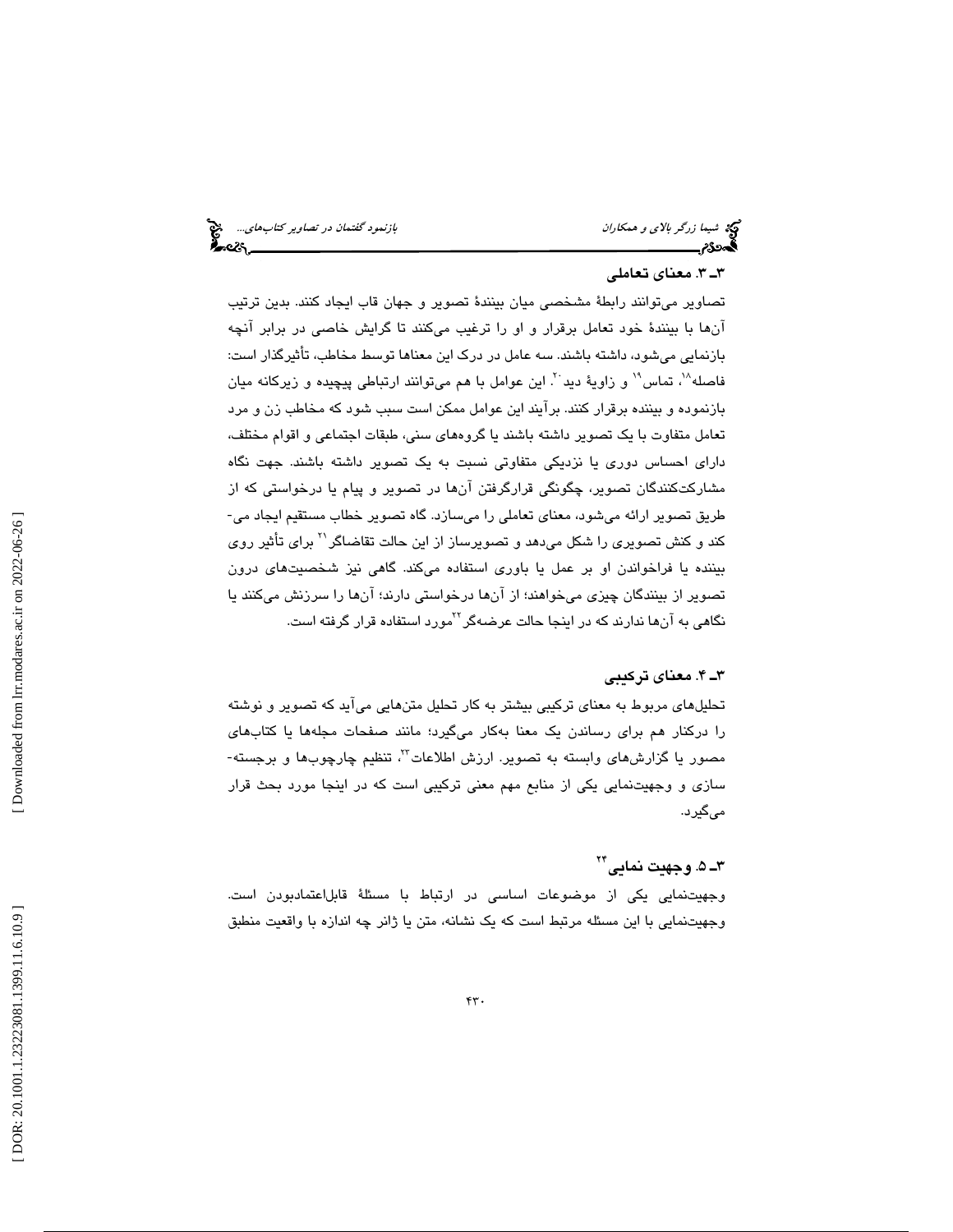است يا ادعاي آن را دارد. مفسران اغلب در فهم يك متن درمورد وجهيتنمايي آن قضاوت مي- كنند. آنها امكانپذير بودن، واقعي بودن، باورپذيري، صحت و درستي متون را در بازنمايي واقعيات ارزيابي ميكنند. اين كار برپاية دانش آنها نسبت به جهان (رمزگان اجتماعي) و رسانه (رمزگان متني) استوار است (چندلر°٬ ۱۹۵۲، ترجمهٔ پارسا، ۱۳۸۷، ص. ۳۳۲).

ميزان اعتماد و باور ما به حقيقي بودن پيامها و نشانهها تا حدي به جنس و نوع رسانه و پيام بستگي دارد. ميزان اعتماد به حس بينايي بيشتر از شنوايي است. همچنان كه معمولاً براي اثبات صحت خبر گفته ميشود «با چشم خودم ديدم؛ با گوش خودم نشنيدم». عكسها معمولاً بهعنوان تصويري از واقعيت محض، در قالب تصاويري كه چيزها را همانطور نشان ميدهند كه با چشم غيرمسلح ديده ميشوند، درنظر گرفته ميشود. البته امروزه هرچند دوربين دروغ نميگويد، اما آنان كه از دوربين و تصاويرش استفاده ميكنند، ميتوانند دروغ بگويند. بنابراين، پرسش از حقيقي بودن و قابلاعتماد بودن دادهها همچنان پابرجاست. از سوي ديگر نگارهها و نمودارها نيز بهعنوان حقايق صحيح درنظر گرفته ميشوند. تصاويري كه جهان را آنچنانكه هست، مينمايانند؛ علمي و عيني. به همين دليل نمودارها كاملاً فاقد خصوصياتي است كه تأثر ما را از حقيقتي كه در عكس منعكس شده است، ايجاد ميكند. نمودارها كاملاً عمومي و تعميميافته است درحالي كه عكسها خاص و موردي است. نمودارها انتزاعي است درحالي كه عكسها واقعي است. نمودارها قراردادي و عكسها بهعنوان تصويربرداري از يك واقعيت بيروني ديده ميشود. اين دو گونه بازنمايي از واقعيت با اينهمه تفاوت، هر دو ميتواند داعية واقعي بودن داشته باشد چراكه ادعاي آنها برمبناي تعاريف مختلفي از واقعيت ساخته شده است (159 .Van Leeuwen, 2005, p.

## . تحليل داده ها 4

پژوهش حاضر، ضمن معرفي الگوي نشانهشناسي كرس و ون ليوون (2006)، به تحليل «*Prospects* و» «*Visions* تصاوير مرتبط با حوزة قوم و نژاد و مكان در كتابهاي « ميپردازد. در ارتباط با بعد نژاد و قوميت با توجه به الگوي نشانهشناسي اجتماعي كرس و ون ليوون (2006) كه درواقع مبناي نظري تحليل در چارچوب پژوهش حاضر است، جزء محيط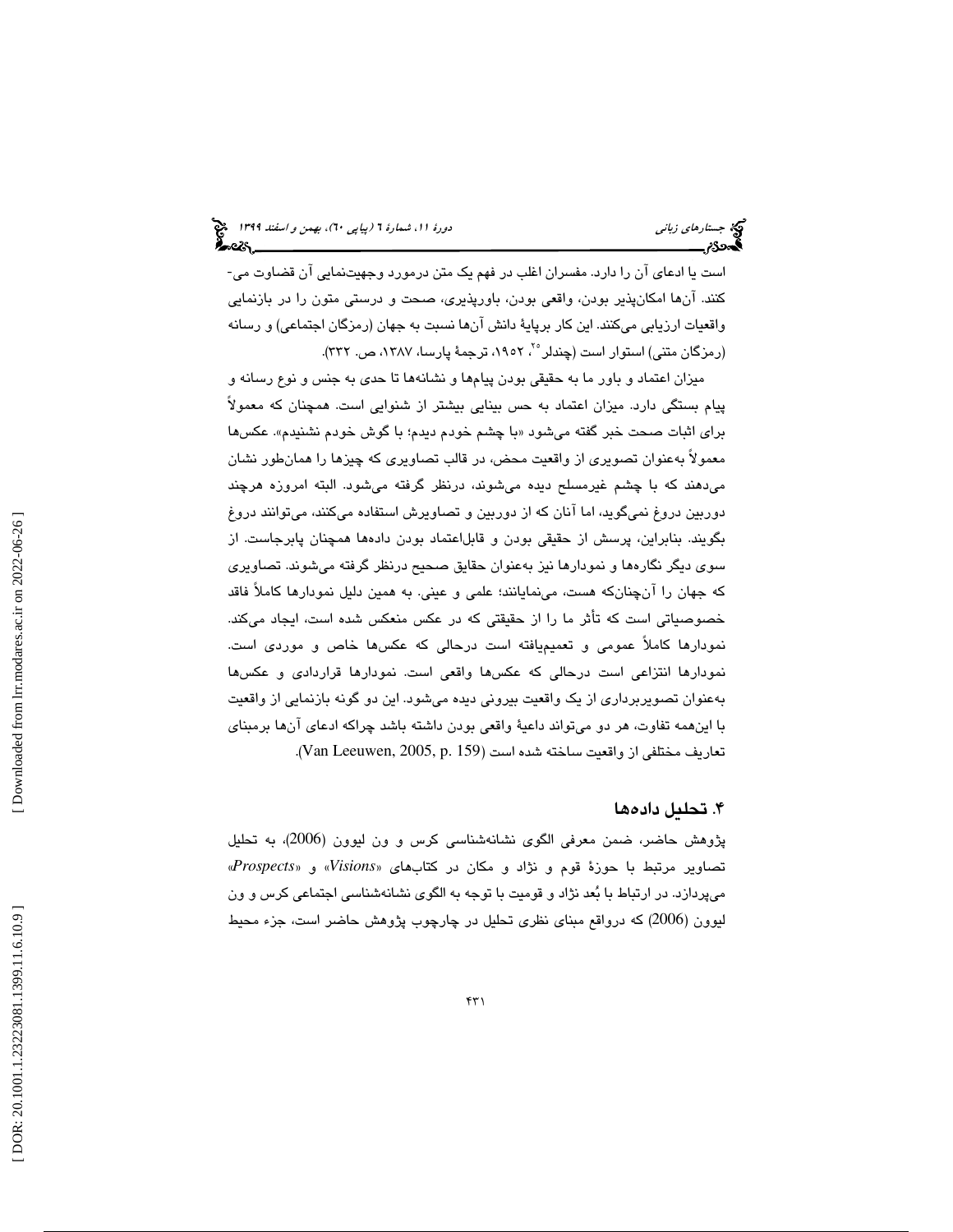بهعنوان جزئي از مفهوم بازنمايي تصاوير مورد بررسي قرار گرفته است. محيط درواقع شامل شرايطي است كه شخصيتهاي يك تصوير را به يك محيط خاص مرتبط ميسازد ( & Kress 2006 ,leeuwen Van(. بر پاية الگوي كرس و ون ليوون (2006)، محيط شامل محيطهاي بومي و غيربومي ميشود. محيط بومي شامل زيرمجموعههاي شهر، جامعه، مدرسه و خانواده و محيط غيربومي نيز شامل زيرمجموعههاي منطقهاي و جهاني است .

#### 1ـ4 . اقوام

اسپنسر <sup>۲۲</sup> ( 50-53 .pp 2006) قوميت يا گروه قومي را گروهي از انسانها معرفي ميكند كه اعضاي آن داراي ويژگيهاي نيايي و اصل و نسبي يكسان يا مشترك هستند. او تصريح و تأكيد كرده كه در رابطه با مفاهيم خاصي همانند نژاد و قوميت همواره مشكل نامگذاري وجود داشته است، زيرا قوميت و نژاد هرگز مفاهيمي ايستا و ثابت نبودهاند و از همين رو ارائة يك سري مفروضههاي مبتني بر تعاريف ثابت و ايستا براي اين مفاهيم اشتباه است. با اين حال در ارتباط با فهم مفاهيم نژاد و قوميت، رويكردها و رهيافتهاي نظري متعددي مطرح شدهاند كه ازجمله ميتوان به نظريههاي ماركسيستي، وبري، نئووبري، تعاملگرايي نمادين و همچنين فمنيسم اشاره كرد (113 .p ,ibid( .

اما در ارتباط با موضوع بحث يعني بازنمايي تصاوير مربوط به نژاد و قوميت بايد به فرايند خاصي اشاره كرد كه بهواسطة آن معناي ما و ديگري ساخته و پرداخته ميشود. واقعيت اين است كه ما همگي در جهان اجتماعي زندگي ميكنيم كه سرشار از نشانهها، تصاوير و تعاريفي است كه از طريق وسايل ارتباط جمعي منعكس ميشوند و در همة سطوح ارتباط اجتماعي ما نفوذ ميكنند. به بيان ديگر، برخي از ابعاد هويت ما و ديگري بهوسيلة رسانهها و وسايل ارتباط جمعي و با توجه به موضوع پژوهش حاضر از رهگذر كتابهاي آموزشي و عكسها و تصويرهاي موجود در آنها ساخته ميشوند و شكل ميگيرند و درست از همين رو است كه مفاهيم ما و ديگري و به تبع آن نژاد و قوميت در بستر تاريخ و اجتماع ساخته ميشوند و درواقع امري از پيشموجود، ايستا و ثابت نيستند. در اين بخش به بررسي چگونگي بازنمايي قوم و نژاد در تصاويري خواهم پرداخت كه در سطح معناي

 [\[ DOR: 20.1001.1.23223081.1399.11.6.10](https://dorl.net/dor/20.1001.1.23223081.1399.11.6.10.9).9 ] [\[ Downloaded from lrr.modares.ac.ir on 20](https://lrr.modares.ac.ir/article-14-29439-fa.html)22-06-26 ] Downloaded from lrr.modares.ac.ir on 2022-06-26]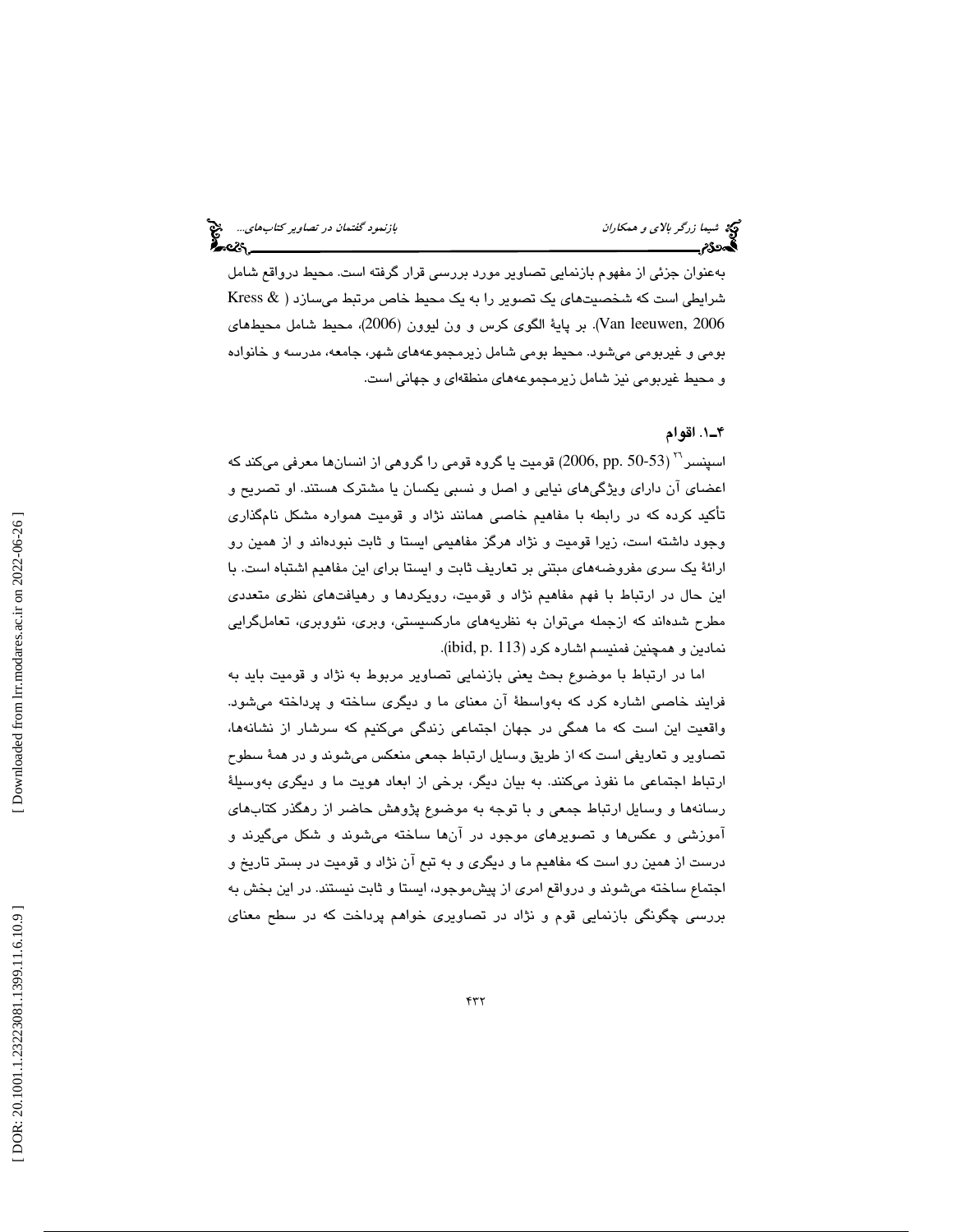جستارهاي زباني (به اسفند 1399 )، بهمن و اسفند 1399 (بيا بهمن و اسفند 1394 )

بازنمودي داراي ساختار مفهومي هستند. به اين منظور ، ساختار مفهومي و سطوح معنايي تعاملي و تركيببندي بررسي خواهد شد.



تصوير 1: بزرگ مردان (39 .p 2017, 2,Prospect(  **Figure 1:** Great men (Prospect2, 2017, p. 39)

از نظر معناي بازنمودي، تصوير ساختاري مفهومي دارد و گروه افرادي را كه در زمينههاي علمي موفق بودهاند نشان مي هد. هيچ يک از مشاركتكنندگان درون قاب تصوير كاري انجام نمي دهند و تعاملي ميان آنها مشاهده نمي شود. تصاوير ميتوانند مفهومي، تحليلي، طبقهبندي يا نمادين باشند كه اين تصوير كاربرد نمادين دارد. مشاركتكنندگان در تصوير 1 انسانهاي ي موفق هستند . در اين تصوير اشخاصي با اقوام و نژادهاي غيريكسان بدون هيچگونه تبعيض در كنار هم به تصوير كشيده شدهاند. كاركرد مفهومي اين تصوير آن است كه «اگر شما شايستگي فعاليت و موفقيتهاي اجتماعي داشته باشيد، صرف نظر از آنكه متعلق به چه قوم و نژادی هستید، موفق خواهید بود». لباسها و عینک افراد، مشارکتکنندگان بازنمايي ةشد اين عكس است و بافت موقعيتي آن را ميسازد. در سطح معناي تعاملي، با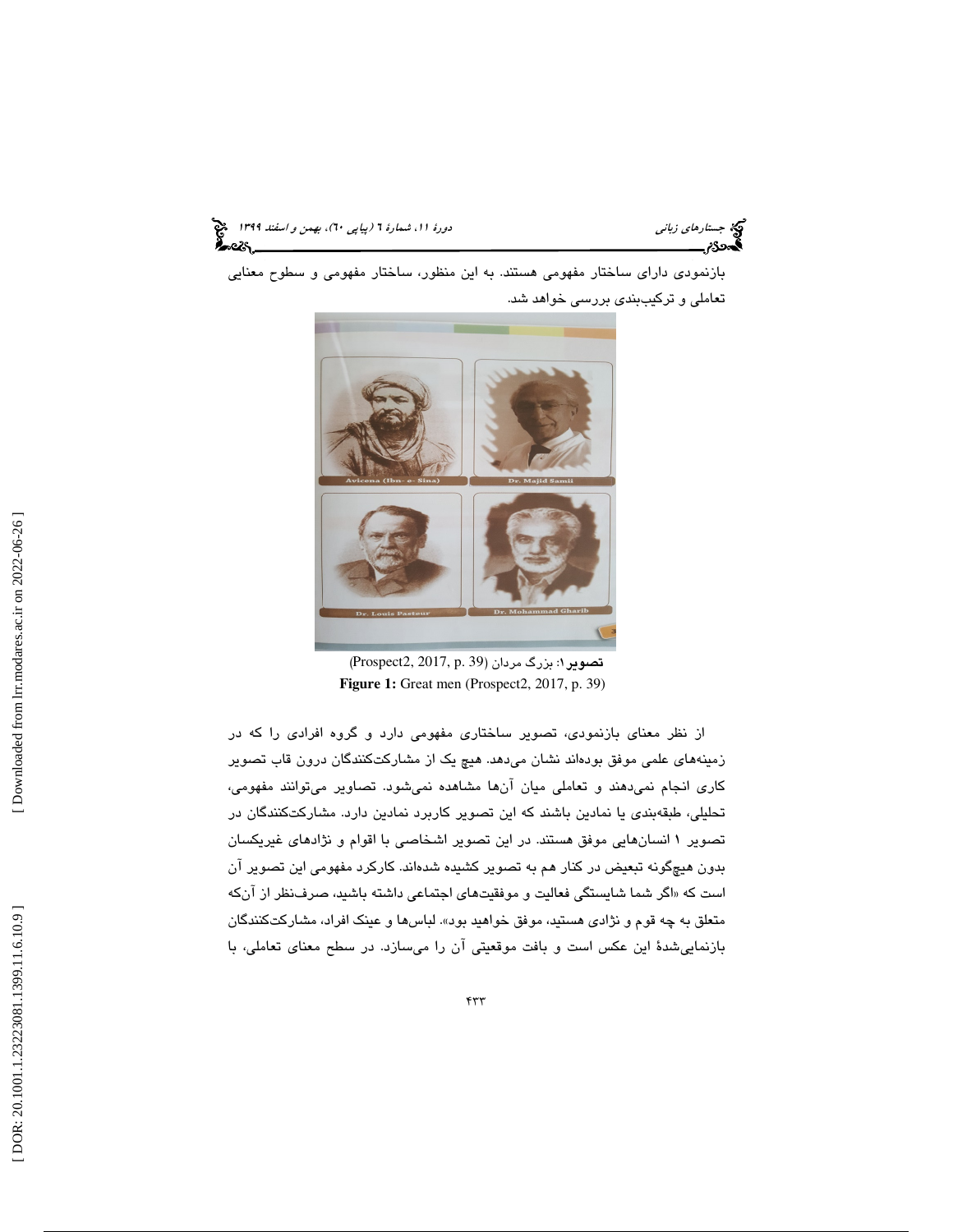توجه به اينكه اشخاص درون قاب تصوير در يك قاب قرار گرفتهاند، در رابطهاي نزديك با يكديگر قرار دارند. فاصلة چنداني ميان مشاركتكنندگان تصوير وجود ندارد. آنها لبخند ميزنند و شاد هستند. افراد درون قاب تصوير همگي به بينندگان نگاه ميكنند و با آنها تعامل دارند؛ درنتيجه مشاركت كنندگان برقراركنندهٔ تعامل هستند و اين تصوير هم تقاضاگر است. تمام اشخاص درون عكس ، ظاهري آراسته دارند و لبخند آنها بيانگر احساس رضايت است. چرا ما در اين تصوير، افراد با قوميتها و نژادهاي ايراني و غيرايراني را در كنار يكديگر و بدون فاصله ميبينيم؟ زيرا پيام اين عكس چنين است: « صرفنظر از قوم و نژاد، فرهنگهاي ديگر را جذب كنيد و در فعاليتهاي مثبت و علمي با يكديگر مشاركت كنيد . هر كس جدا از رنگ پوست و نژاد خود اگر منتهاي تلاش خود را بكند ميتواند موفق و مشهور شود». گرچه شايد پيام مزبور تا حدودي بر پاية نوعي تحليل يا ارزيابي شخصي شكل گرفته باشد، اما فارغ از هر قضاوت شخصي كه در اين ارتباط وجود داشته باشد؛ كليت پيام تصوير همين است. در همين ارتباط اشاره به اين نكته حائز اهميت است كه سه عامل بسيار مهم تماس، فاصله و زاويهٔ ديد در سطح معناي تعاملي بررسي ميشوند. تصوير ١ در حالت تقاضا كردن است و خطاب مستقيم ايجاد ميكند، زيرا تمام افراد درون تصوير به بيننده نگاه ميكنند و از آنجا كه بدن افراد داخل عكس به طور كامل در تصوير نشان داده نشده و چهرة آنها بهصورت بزرگ و برجسته است، قاببندی تصویر از نوع نمای نزدیک است. زاویهٔ دید، همسطح چشم بوده و حس تشابه و تساوي ميان اشخاص درون عكس و بيننده را بهوجود ميآور د. بيننده احساس ميكند اشخاصي را كه در تصوير ميبيند مانند خود او هستند؛ لذا در اين عكس درگير شدن اتفاق ميافتد و جدابودگي احساس نميشود. در اين تصوير، مشاركتكنندگان اهميت بسياري دارند، به همين دليل در پيشزمينه بوده و برجسته شدهاند. هالههاي ساية پشت اين اشخاص، موضوع اين تصوير نيستن د و در اينجا اهميت چنداني ندارند. موضوع اين تصوير، در كنار هم نشان دادن اشخاص و مفاخر ايراني و غيرايراني است. به همين دليل اين افراد با قرار گرفتن در پيشزمينه برجسته شده و كانون توجه قرار گرفتهاند. در اين عكس، هر يک از افراد درون يک قاب قرار گرفتهاند و درنهايت تمامي انها در كنار يكديگر و يک قاب كلی به تصوير كشيده شدهاند؛ لذا اين عكس نشان میدهد كه افراد درون تصوير به لحاظ موفقيت و جايگاه اجتماعي وجوه اشتراك بسيار با يكديگر دارند. از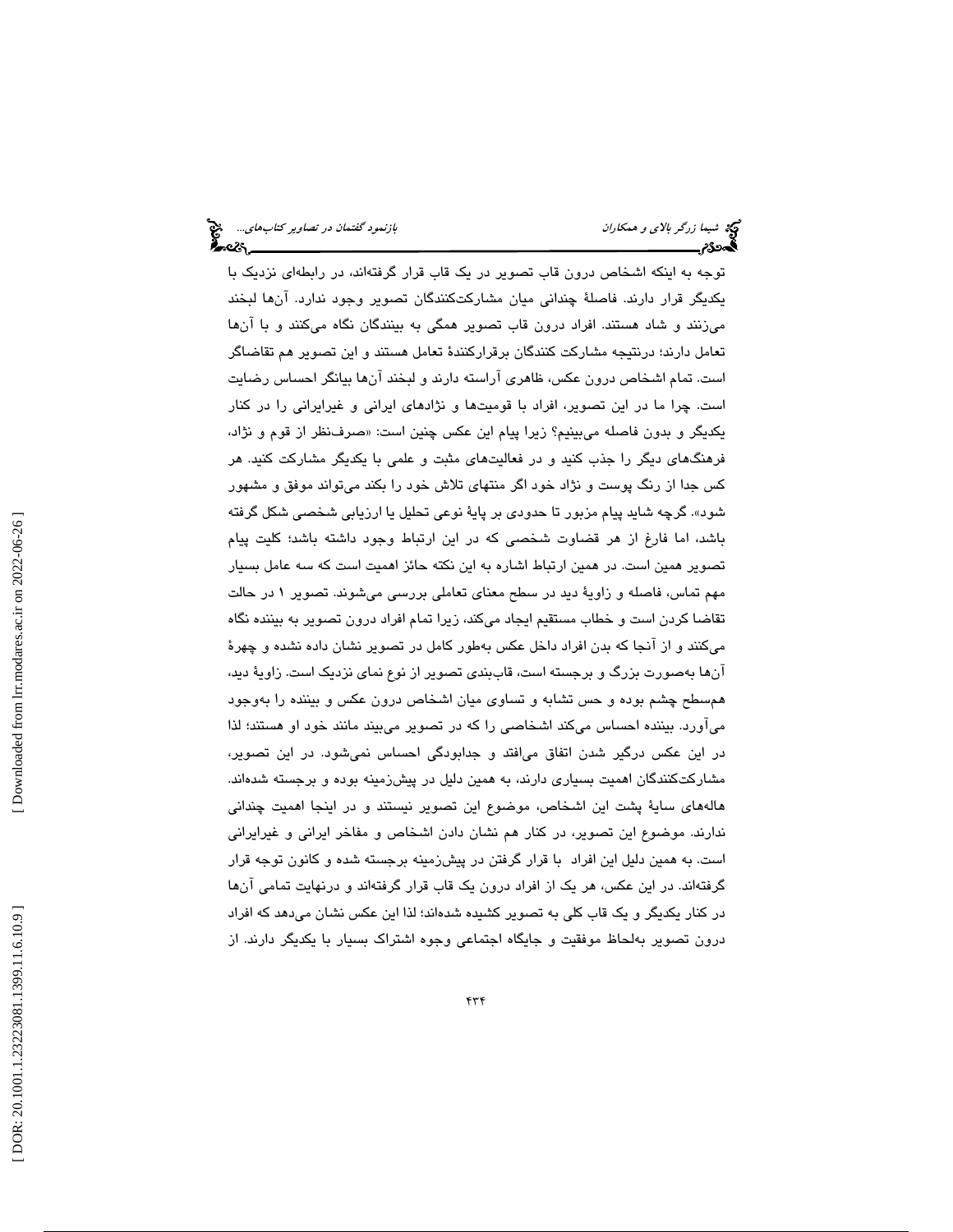نظر معناي تركيبي در اين متن چندشيوه، متن تصويري بالاي متن نوشتاري قرار گرفته و ايدئال است و متن نوشتاري، متن تصويري را توضيح ميدهد. اين تصوير شادماني و شتاري، معرفي خوشحالي حاصل از موفقيت و خدمت به ديگران را نشان ميدهد. متن نو مختصري در ارتباط با متن تصويري است. متن تصويري در مقايسه با متن نوشتاري اندازة بزرگتري دارد. از آنجا كه افراد درون تصوير در پيشزمينه و سايهها در پسزمينه قرار گرفتهاند، به همین دلیل این اشخاص از برجستگی برخوردارند. قابی متن تصویری را از متن نوشتاري و همين طور از دنياي بيرون جدا ميكند، اما اين قاب بسيار كوچك است و اين جداييها را به حداقل ميرساند. جدايي دنياي درون متن تصويري توسط اين قاب ظريف از دنياي بيرون آن هم بسيار كم است؛ بهگونهاي كه بيننده ميتواند خود را در اين عكس و در كنار مشاركتكنندگان آن تصور كند. ضمن اينكه بهرهگيري از شخصيتهاي شناختهشدة جهاني كه هر يك متعلق به فرهنگها، نژادها و قوميتهاي مختلف هستند، اين پيام كلي را به بيننده القا ميكند كه چنانچه تلاش كند، ميتواند روزي را تصور كند كه همانند اين اشخاص در عرص ههاي گوناگون علمي موفق شود. اين تصوير به لحاظ عكس بودن كه دنياي واقعي را نشان ميدهد از وجهيتنمايي بالايي برخوردار است. ه مين طور عكس مذكور از عمق ميدان ديد، سايه و نور بهره برجسته است كه درجهٔ وجهيتنمايي آن را افزايش ميدهد. تصويرساز با انتخاب وجهيت نمايي بالا براي اين تصوير بهطور غيرمستقيم بيان ميدارد كه امروزه قوم و نژاد اشخاص اهميت چنداني ندارد؛ افراد اگر شايستگي لازم را داشته باشند ميتوانند موفق و پيروز باشند. رابطهٔ ميان ما و اين اشخاص موفق، ارتباطي دوستانه است وخصمانه نيست. ما آنها را از خود دانسته و با آنها دوست هستيم. با مطالعهٔ متن نوشتاري درمي $\mathfrak{u}_\mathbf{u}$  كسب موفقيتها متعلق به گروههاي نژادي و طبقاتي خاصي نيست. تصويرساز تمامي اين موارد را در قالب يك عكس به تصوير كشيده است تا بهطور ضمني به بينندگان خود بفهماند كه اين موارد همگي واقعي است. البته بايد به اين نكته اشاره شود كه چنين تحليل مشخصي كه بر پاية الگوي كرس و ون ليوون (2006) مطرح شده، كاملاً بديع و نوآروانه و در نوع خود كمنظير است.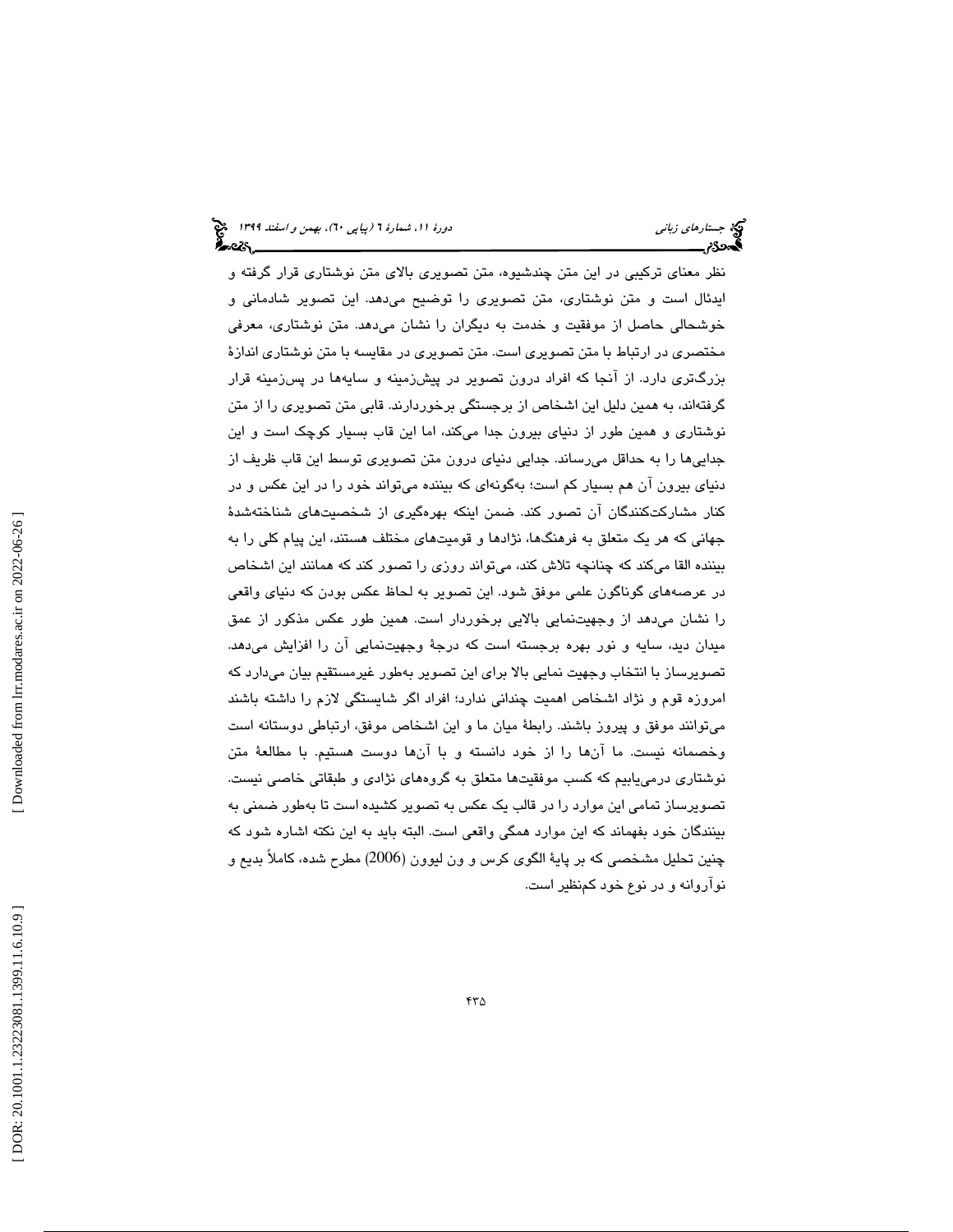شيما زرگر *بالاي و همكاران باشيمان بازنمود گفتمان در تصاوير كتابهاي...*. هيچ<br>**گيردد: بازنمود بازنمود بازنمود گفت به بازنمود گفتمان بازنمود گفتمان در تصاویر كتابهاي... هيچ** 



تصوير 2: صنايع دستي (87 .p 2017, 2,Vision(  **Figure 2:** Handicrafts(Vision2, 2017, p. 87)

تصوير 2 قسمتي از فضاي روستايي را نشان ميدهد. افراد با استفاده از مواد اولية موجود در طبيعت مانند حصير و كنف ، وسايل كاربردي و مفيدي را ميسازند . تصوير در سطح معناي بازنمودي، تصويري روايتي ـ مفهومي است . اين عكس، همزمان مرد و زن از اقوام مختلف را به تصوير كشيده، چيزي راروايت ميكند و كنش تهيه كردن صنايع دستي درآن به چشم ميخورد. دستهاي مرد و زن بردار است، آنها كنشگر و صنايع دستي هدف اين كنش است؛ لذا تصوير، ساختار كنشي گذرا دارد. در اين تصوير، مشاركتكنندهٔ برقراركنندهٔ تعامل و مشاركتكنندهٔ بازنماييشده وجود دارد. لباسهاي افراد ، كلاه، روسري، صنايع دستي و وسايل اطراف آنها مشاركتكنندگان بازنمايي شدهٔ اين تصوير هستند. تصوير ۲ ديگري را توليد كرده كه در مكاني ديگر زندگي ميكند. آنها يكي از ما نيستند، بلكه متفاوت با ما و موضوع تماشاي ما هستند. سبک زندگي و نوع محل سكونتشان نشان ميدهد كه در اين عكس ، غير به تصوير كشيده است. از نظر كيفيتهاي بصري، اين شاخص به عنوان يك ديگري به تصوير كشيده شده است. ما مشاركتكنندگان زن و مرد داخل قاب عكس را مانند يك قوم شهري نميبينيم. اين تصوير دوراني را تداعي ميكند كه ماشينآلات و كارخانههاي پيشرفته وجود نداشت؛ انسانها براي ادام ة زندگي خود وابسته به طبيعت بودند و تا حد ممكن وسايل لازم را طراحي و تهيه ميكردند. بر روي زمين مينشستند و از حصير سبد ميبافتند. به هنگام بررسي معناي تعاملي تصوير ملاحظه ميشود كه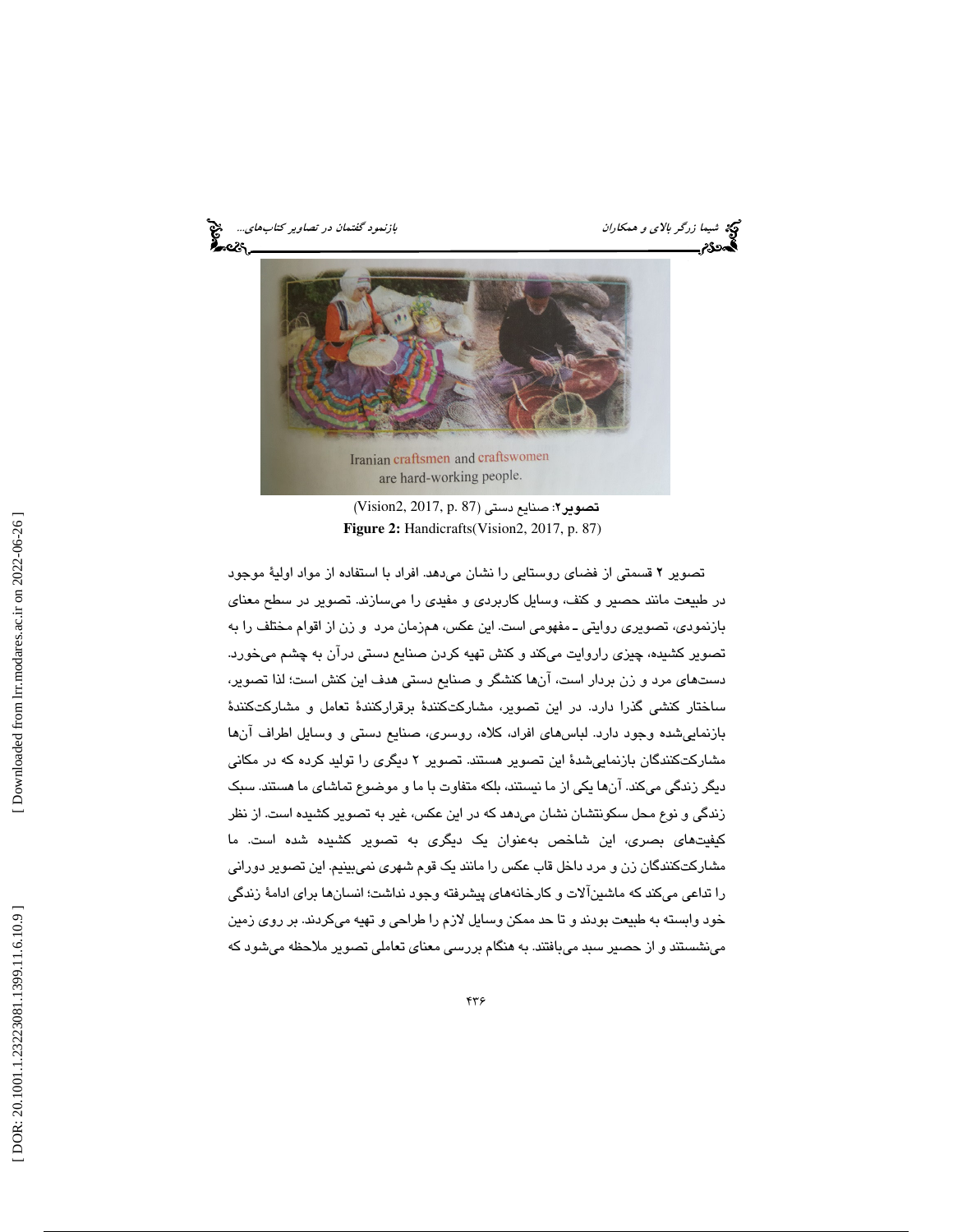افراد درون قاب اين تصوير به بينندگان خود نگاه نميكنند. درنتيجه مشاركتكنندهٔ برقراركنندهٔ تعامل نبوده و تصوير هم عرضهگر است. اين مشاركتكنندگان علاقهمندانه توجه كامل به حرفة خود دارند كه نشان ميدهد از اينگونه زندگي كردن رضايت نسبي را دارند. ارتفاع دوربين ابزار مهمي براي بيان است؛ زاويهٔ بالا مشاركتكنندگان را كوچک و بي|هميت نشان مي،دهد. اين عكس از بالا گرفته شده است؛ ما از بالا به اين مشاركت كنندگان نگاه ميكنيم و آنها هم توجه به كار خود دارند. فاصلهٔ اين تصوير از نوع نماي متوسط است. در سطح معناي تركيبي، اين متن چندشيوه است كه از دو لايهٔ تصويري و نوشتاري تشكيل شده است. متن تصويري و نوشتاري داراي موضوع مشتركي است كه به همين جهت با فاصلهاي اندك، درون يك قاب بزرگ قرار گرفته است. ميان آنها همبستگي و پيوستگي وجود دارد، اما گسستگي مشاهده نميشود. لاية تصويري رنگي و بزرگ بوده و نورپردازي تصوير به سمت آن است؛ به همين دليل نسبت به متن نوشتاري برجستهتر است. وجهيتنمايي تصوير 2 به دليل اينكه يك عكس رنگي است، بسيار بالاست. تصويرساز عمداً از اين نوع وجهيتنمايي استفاده كرده تا از يك طرف نشان دهد كه هر آنچه در اين عكس از اقوام روستايي به نمايش گذاشته شده عين واقعيت است. آنها به اين شيوة زندگي خو گرفته و به آن علاقه دارند و از سوي ديگر نشان ميدهد كه لزومي ندارد تمامي عكسها متعلق به اقوام شهرنشين باشند. براي آنها يك عكس به يادماندني و خاطرهانگيز مهم است و رنگ پوست و نژاد اشخاص اهميتي ندارد. رنگ پوست، قوم و نژاد، سن و جنس افراد درون تصوير مهم نيست. تنها تكنيكهاي عكاسي و خود عكسها اهميت دارند؛ حتي اين عكسها ميتوانند حيوانات يا اشياي خاصي را به تصوير بكشند.

#### 2ـ4 . مكان

مكانهاي مختلف مانند خانه، كوچه، خيابان، محله، شهر، استان و فضاهاي طبيعي كاركردهاي مختلفي دارند. رابطة دوسويه ميان مكان و انسان وجود دارد و هر يك ديگري را معنادار ميكند. همين طور مكانهاي مختلف در ارتباط تنگاتنگ با طبقة اجتماعي ـ اقتصادي، جنسيت، قوميت و سن اشخاص هستند.

در اين بخش به بررسي چگونگي بازنمايي مكان در تصويري ميپردازيم كه در سطح معناي بازنمودي داراي ساختار روايتي است. به اين منظور هم ساختار روايتي و هم سطوح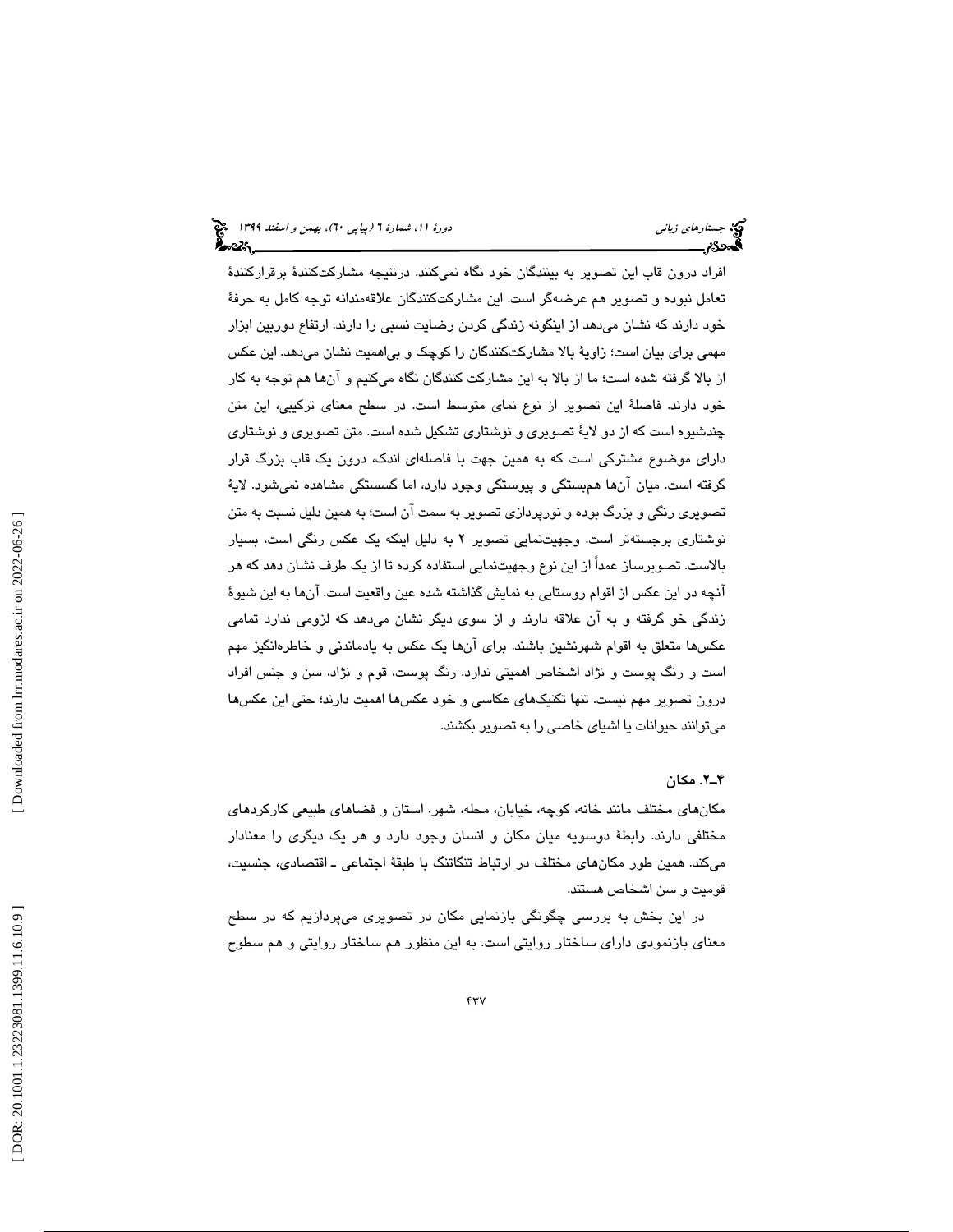شيما زرگر بالاي و همكاران بازنمود گفتمان در تصاوير كتابهاي... هيچ<br>**الیددن بازنمود بازنمود بازنمود بازنمود بازنمود گفتمان در تصاوير كتابهاي بازنمود** گفتمان در تصاوير كتابهاي... هي<br>**الیددن بازنمود بازنمود بازنمود بازنمود با** 

معنايي تعاملي و تركيببندي در اين تصاوير بررسي خواهند شد.



(Prospect3, 2016, p. 124 تصوير 3: اموربهداشتي (  **Figure 3:** Sanitary affairs (Prospect3, 2016, p. 124)

به لحاظ معناي بازنمودي، اول بهدليل وجود بردارهاي متعدد و و دوم بهسبب اينكه افراد داخل قاب تصوير هر كدام در حال انجام دادن عملي هستند تصوير 3 تصويري روايتي است. تصاوير روايتي خود به دو دستة كنشي و واكنشي تقسيم ميشود. رفتگراني كه در پيشزمينة تصوير هستند و جارو در دست دارند كنشگراني بهشمار ميروند كه با دست خود برداري را تشكيل ميدهند. كنش، عمل جارو زدن و جارو، بردار و خيابان، هدف اين كنش است پس اين فرايند روايتي كنشي گذراست. مردي كه در پس زمينة تصوير است با دست خود به شخصي اشاره ميكند، اما آن شخص كه اين مرد به او اشاره ميكند و هدف اين كنش است مشخص نيست. اين شخص از تصوير حذف شده است، لذا اين قسمت تصوير، فرايند روايتي كنشي ناگذرا را نشان ميدهد. افراد ديگر كه بهصورت سايه در پسزمينه قرار دارند هركدام به جايي نگاه ميكنند و اين عمل آنها فرايند روايتي واكنشي ناگذرا را به تصوير ميكشد. آنها واكنشگر و خط ديدشان بردار است، اما معلوم نيست كه منظور اين ناظرها چيست يعني پديدة خاصي وجود ندارد. مكان اين تصوير قمستي از شهر است. اشخاص و اشياي موجود در تصوير طبقة متوسط اجتماع را نشان ميدهند. مشاركتكنندگان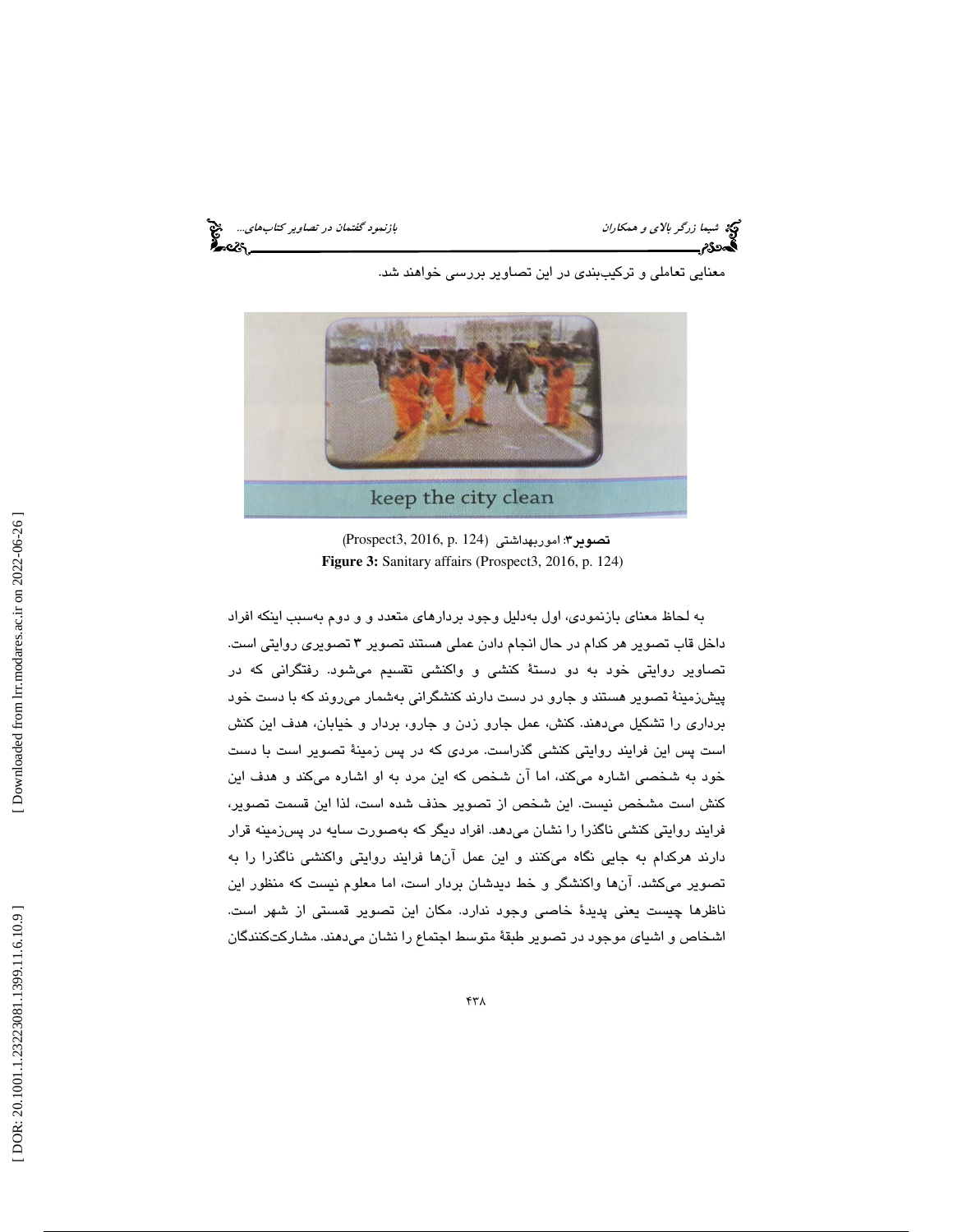موجود درتصوير 3 از نوع بازنماييشده و برقراركنندة تعامل نيستند. آنها با يكديگر و با بينندگان تعاملي ندارند. بينندگان فقط به آنها نگاه ميكنند. اين مشاركتكنندگان بازنماييشده عبارتاند از: رفتگرها، افراد مستقر در پسزمينه، لباسهاي آنها، جارو و غيره. يعني هر آنچه در تصوير ميبينيم تمامي رفتگرها لباس نارنجي رنگ به تن دارند كه رنگ نارنجي معناي ضمني نظافت را به همراه دارد. در سطح معناي تعاملي، افرادي كه در تصوير 3 ميبينيم با نگاه به شخص يا مكاني به غير از بيننده، جدايي و انفصالي را با وي بهوجود ميآورد و با او تماسي ندارند. درنتيحه اين تصوير عرضهگر است و مخاطب آن نيز فراگير است و هر كسي ميتواند باشد. اين تصوير جنبة آموزشي دارد و نظم و پاكيزگي را به مخاطبان خود (زبانآموزان) آموزش ميدهد. اين تصوير كه جامعة مبتني بر انتظام و پاكيزگي را نشان ميدهد داراي فاصلهاي از نوع نماي دور است، زيرا تمام قسمتهاي مشاركتكنندگان آن به علاوة فاصلهاي دورتر را نشان داده است. لذا بينندگان نسبتبه آنها احساس دوري، غريبگي و بيگانگي ميكنند. زاوية ديد اين عكس همسطح چشم و از روبهرو است. اين زاوية ديد به درگيري بينندگان با مشاركتكنندگان داخل تصوير تعبير شده و همسطح بودن آنها را نشان ميدهد؛ هنگامي كه عكسها مانند اين عكس از روبهرو گرفته ميشوند بيننده خود را درگير آن ميكند و خود را بخشي از آن ميپندارد. به لحاظ تركيببندي تصوير مركزگرا است. عنصر مركزي رفتگرها هستند كه در حال انجام نظافت شهر هستند و اين مركزگرايي، ارشد بودن و اهميت آنها را نشان ميدهد. افراد ديگر كه در اطراف قرار دارند عناصر حاشيهاي و فرعي هستند. توسط موارد ذكرشده، تصوير بهطور غيرمستقيم بيان ميدارد كه شغل رفتگران اهميت بسياري دارد و ديگران بايد از آنها قدرداني كنند. در تصوير 3 دو نظام متفاوت نشانهاي يعني نوشتار و تصوير وجود دارد كه رابطة تصوير ـ متن به چشم ميخورد. در رابطة تصوير ـ متن، تصوير اول آمده و متن زباني آن را توضيح ميدهد. فرض بر اين است كه محتملترين مسير خوانش مسيري است كه در آن خوانندگان با نگاهي بر تصاوير شروع به خوانش متون و به پيكرة متن زباني حركت ميكنند. به تصاوير ميتوان نگاهي اجمالي انداخت و يا ميتوان جزئيات آنها را با دقت بررسي كرد. مانند تصوير 3 كه در قسمت پايين آن متن زباني و در بخش بالايي آن متن تصويري قرار گرفته است. تصوير حاضر بزرگ است و در بخش بالا و قبل از متن نوشتاري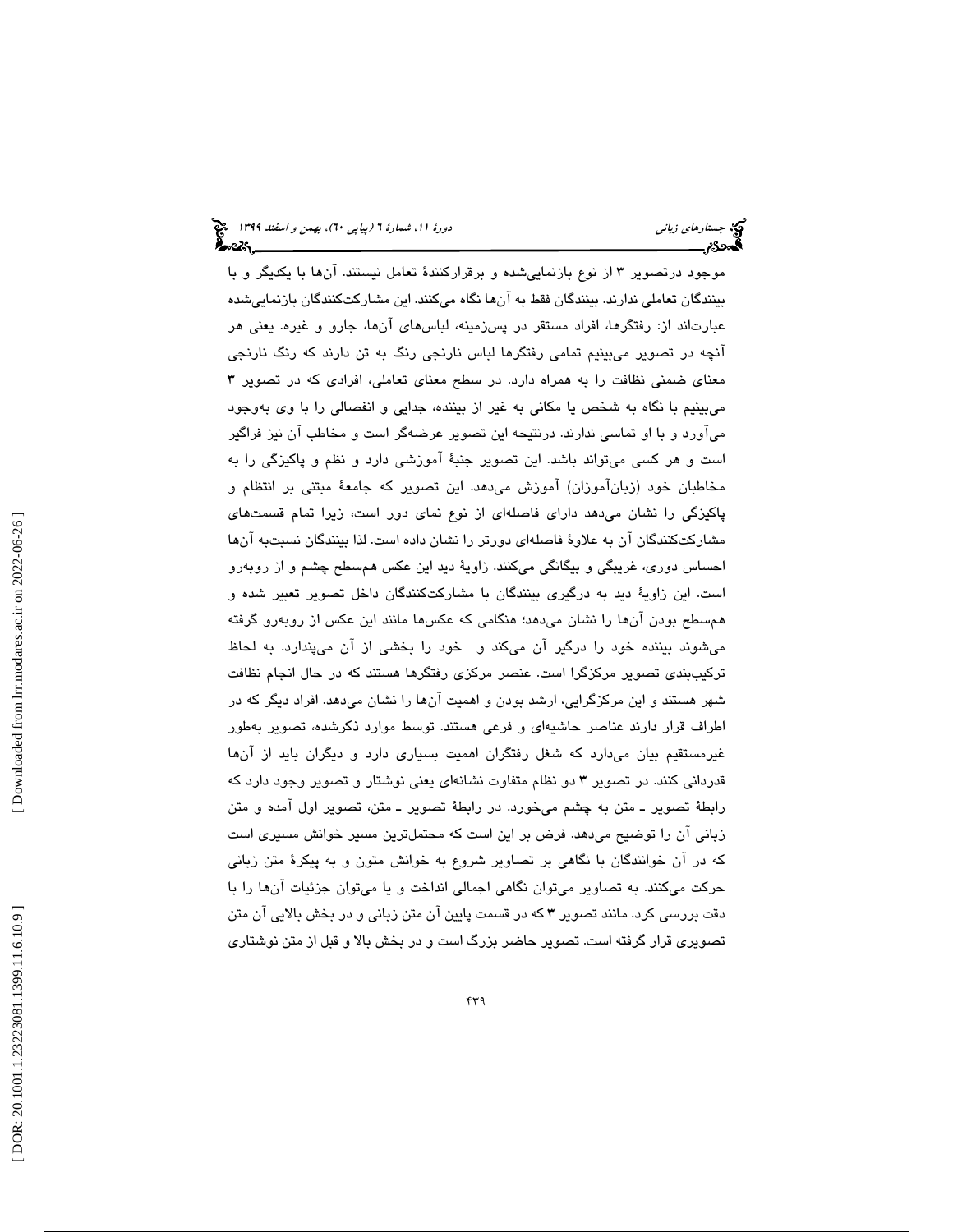قرار گرفته و درنتيجه برجسته است؛ از سوي ديگر موقعيتي را كه با نظم و نظافت سروكار دارد به تصوير ميكشد تا اهميت آن را در فرهنگ و زبان خود نشان دهد. اينكه تا چه اندازه تصويري واقعي است براي زبانشناسان و نشانهشناسان مهم نيست، بلكه اين موضوع كه چقدر آن تصوير واقعي نشان داده شده است براي آنها اهميت دارد. اين تصوير به دلايلي از وجهيتنمايي پايين و بالا برخوردار است. دليل وجهيتنمايي پايين اين است كه در اين تصوير چهار رفتگر به تصوير كشيده شدهاند. در قسمت كوچكي از شهر كه پاكيزگي نسبي حكمفرما است، نيازي به اين تعداد رفتگر نيست و معمولاً اين امر بهجز در مواردي كه مناسبت خاصي در ميان باشد و يا اتفاق غيرمترقبهاي پيش آمده باشد، در واقعيت اتفاق نميافتد. تصويرساز در اين تصوير بيش از حد اغراق ميكند. مكان به تصوير كشيده شده در اين متن چندشيوه بخش اندكي از يك خيابان واقع در نقطهاي از شهر است. انتخاب اين نوع مكان به دليل موضوع اين متن يعني اهميت احترام به پاكيزگي است. وجود رفتگران بسيار مهم است و در اين موضوع ترديدي نيست كه كثرت وجود آنها بهطور ضمني ميخواهد در واقع يك شهر كاملاً منضبط و پاكيزه را القا كند، اما در اين تصوير تصويرساز از صنعت اغراق استفاده كرده است. بر سر بخش كوچكي از يك خيابان، چند رفتگر داريم كه اين تصوير خيلي بهشكل اغراق شدهاي به مفهوم انضباط و نظافت در شهر و شهر پاكيزه و غيره تأكيد ميكند؛ همين اغراق بيش از حد، از وجهيتنمايي تصوير ميكاهد. در واقعيت هم عكس اين قضيه در خيابانها اتفاق ميافتد، يعني بهطور معمول تعداد رفتگران در يك بخش كمي از خيابان زياد نيست. از سوي ديگر، دليل بالا بودن وجهيتنمايي اين تصوير، عكس بودن و رنگي بودن آن است. عكسها در مقايسه با نقاشيها وجهيتنمايي بسيار بالايي دارند. آنها موضوع خود را بهصورت يك واقعيت شبيهسازي ميكنند.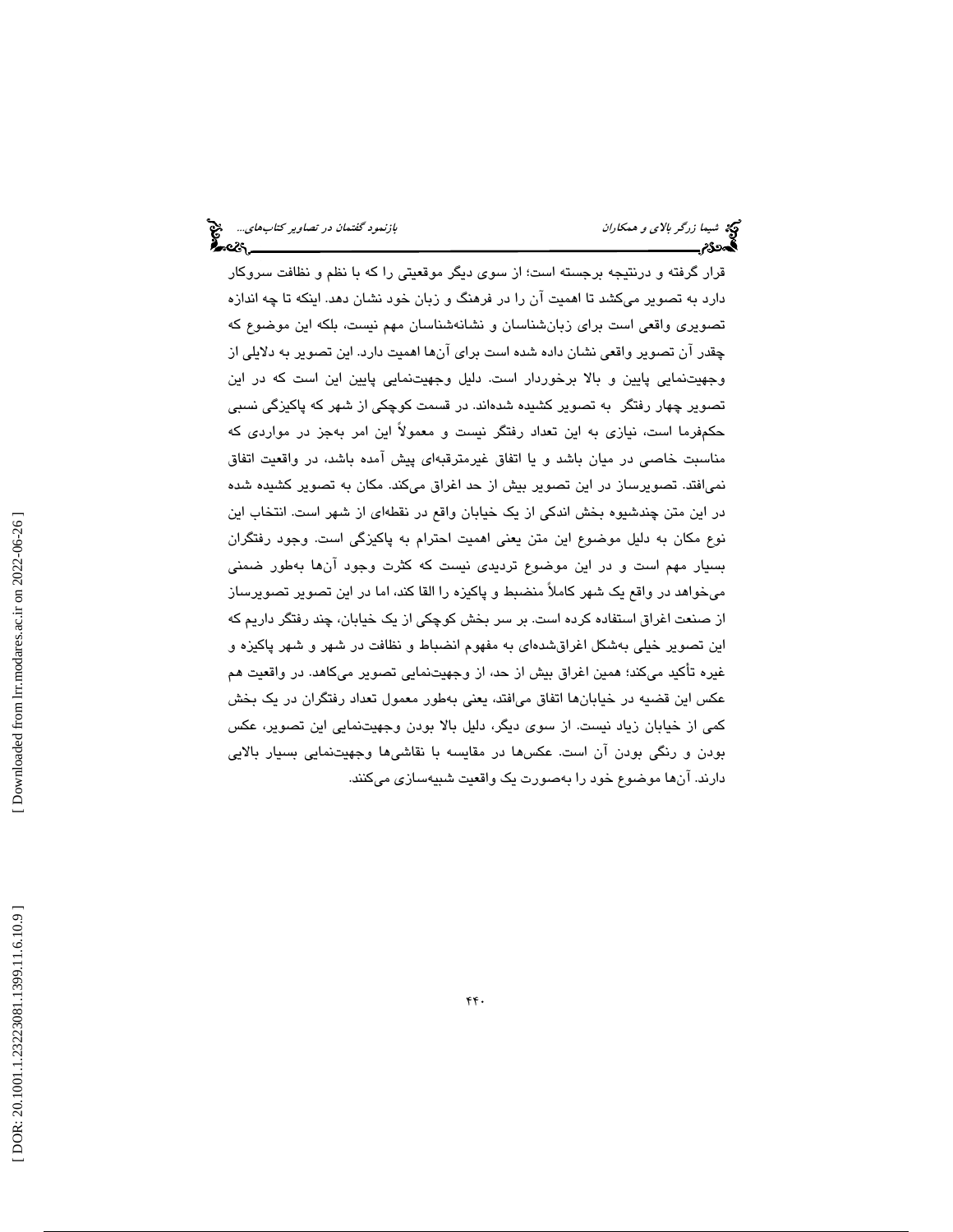

(Prospect2, 2017, p. 54 تصوير 4: مكالمه در كلاس درس (  **Figure 4:** Conversation in the classroom **(**Prospect2, 2017, p. 54**)** 

به لحاظ معناي بازنمودي، تصوير 4 تصويري روايتي است. تصوير چيزي را روايت ميكند (معلم براي دانشآموزان صحبت ميكند). دستهاي معلم برداري را شكل ميدهد. دست راست او بردار و خود او كنشگر است، اما مشخص نيست كه دست او به كجا اشاره ميكند. البته شايد هم اشارهاي در كار نباشد، اما به هر روي نوعي نامشخصبودگي در اشارة دست معلم ديده ميشود كه درواقع بيانگر غياب هدف در تصوير است و همين مسئله است كه اين قسمت از تصوير را درواقع به تصوير كنشي ناگذرا تبديل ميكند. دست چپ معلم بردار، خودكار هدف و خود او نيز كنشگر است. لذا اين قسمت از تصوير، داراي ساختار روايتي كنشي گذراست. تصوير فضاي سرپوشيدهاي را نمايش ميدهد. اين فضاي سرپوشيده يك كلاس بوده و مملو از دانشآموز است. برخي از اشخاص درون قاب تصوير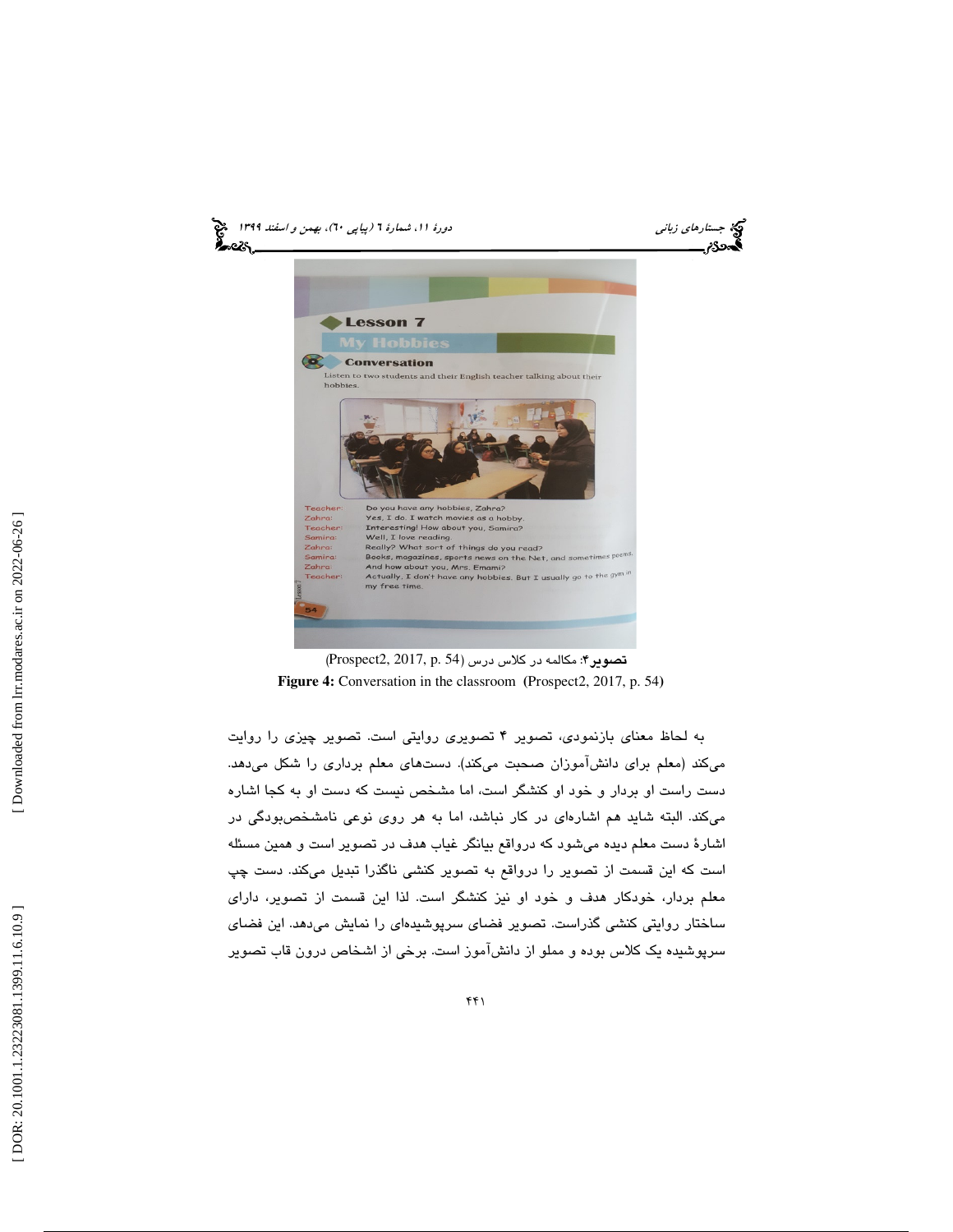در حال انجام دادن كاري هستند. مشاركتكنندگان بازنماييشدة اين تصوير عبارتاند از: دانشآموزان، كيف، خودكار، نيمكت، پنجره و غيره.

از نظر معناي تعاملي مشاركتكنندگان متعدد اين تصوير به بينندگان نگاه نكردند و با آنها تعاملي ندارند. درنتيجه ميان آنها تماسي برقرار نميشود و جدايي وجود دارد. به دلايلي كه ذكر كرديم تصوير از نوع عرضهگر است. قاب تصوير 4 از نوع نماي متوسط است، زيرا بدن مشاركتكنندگان تا زانو و بدن بعضي ديگر تا كمر نشان داده شده است. اين نوع قاب ميان اشخاص درون تصوير و بينندگان احساس دوري يا نزديكي ايجاد نميكند. در اين فاصله اشخاص نسبت به هم صميمي هستند مانند اين تصوير كه بهخوبي نشان ميدهد اشخاص داخل قاب تصوير با بيننده يا بينندگان در ارتباطي نزديك هستند. زاوية ديد اين تصوير از بالا يا پايين نيست، بنابراين بيننده يا بينندگان درگيري بيشتري را با موضوع آن دارند.

سه عامل ارزش اطلاعات، برجستگي و تنظيم چارچوب در معناي تركيبي مورد بررسي قرار ميگيرند. تصوير 4 داراي چيدمان بالا ـ پايين است. متن تصويري در ابتدا آمده و متن نوشتاري كه به دنبال آن قرار ميگيرد توضيحاتي در ارتباط با اين متن تصويري ارائه ميدهد. در اين تصوير معلم عنصر اصلي تصوير است و در پيشزمينه به صورتي برجستهتر استقرار يافته است. دانشآموزان هم كه عناصر حاشيهاي بوده و نسبت به اين عنصر اصلي، فرعي هستند در پسزمينه مشاهده ميشوند. اما اين عناصر حاشيهاي به يك اندازه حاشيهاي نيستند، يعني عناصري كه در تصوير بيشتر از همه چشم را درگير ميكنند از برجستگي نسبي برخوردار است. عواملي مانند تضاد رنگ، تضاد نور، قرار گرفتن در پيشزمينه و اندازة نسبي عناصر در برجستگي آنها دخالت مستقيم دارند. عناصري كه بسته به عوامل مختلفي از پسزمينه جدا شدهاند و جلو ميايستند برجسته هستند، مانند معلم در متن تصويري كه به دو دليل برجسته شده است. اول اينكه در اين تصوير دانشآموزان نشستهاند. او كه ايستاده موقعيتي متفاوت داشته و برجسته شده است. دوم اينكه معلم با قرار گرفتن در پيشزمينه برجسته شده و توجه همگان را به خود جلب ميكند. در اين متن چندشيوه، اين تصوير است كه به دليل تضاد رنگها در آن و نوراني بودن، چشم را بيشتر درگير ميكند؛ پس برجستهتر از متن نوشتاري است. در تصوير 4 قابي متن تصويري را از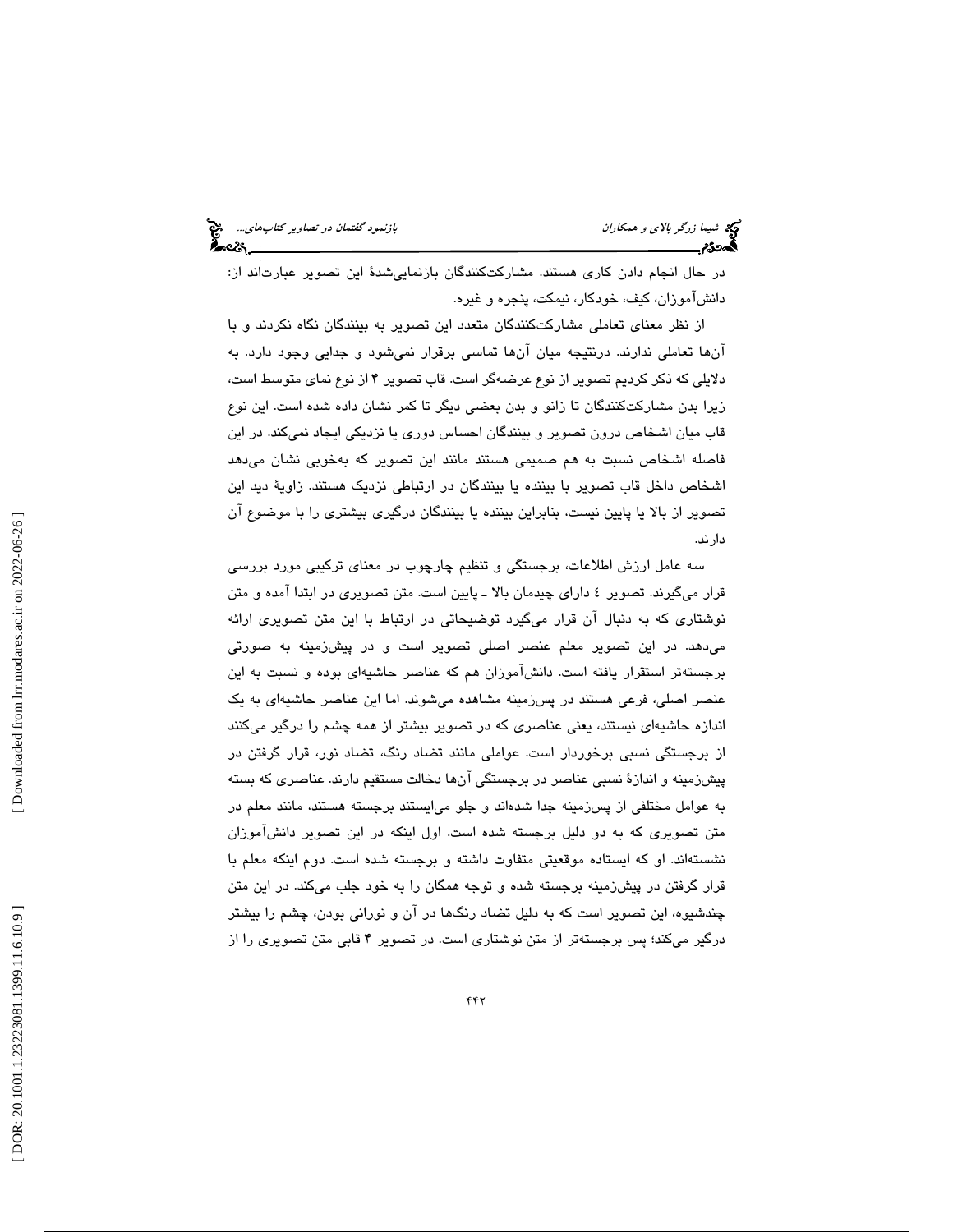متن نوشتاري جدا ميكند. اما اين قاب بسيار نازك است و نشان ميدهد كه تصوير و نوشتار رابطهاي تنگاتنگ با يكديگر دارند. هر دوي آنها يك موضوع را بيان ميكنند و تنها شيوة بيان آنها متفاوت از يكديگر است. تمامي اشخاص تصوير 4 در درون يك قاب قرار دارند. هر يك به تنهايي داراي قاب مجزايي نيستند؛ بدين معني كه ميان اين اشخاص وحدت، يكپارچگي، صميميت و نزديكي وجود دارد. در اين تصوير قابي كل تصوير را دربر ميگيرد و دنياي درون آن را از دنياي بيرون آن جدا ميكند.

عكسها بهطور معمول لحظهاي ثابت از واقعيت را نشان ميدهند، لذا وجهيتنمايي بالايي دارد و قابل اعتمادتر است. بدين جهت تصوير 4 هم كه يك عكس رنگي است، از وجهيتنمايي بالا برخوردار است. تصويرساز با انتخاب يك عكس بيان ميكند كه موضوع اين تصوير واقعي است؛ افسانه و داستان نيست.

## . بحث و نتيجهگيري 5

كوبتا (1998) در مطالعة خود اشاره ميكند كه يكي از موارد فرهنگي موجود در مواد آموزشي، ايجاد قالبهاي ارزشي و فرهنگي و ابتذال محتواست؛ مسائلي ازجمله توجه افراطي به ظاهر، مد، پول، رفاه و مانند آن. موارد مثبت كه در چشم زبانآموزان، دنياي انگليسيزبان *Visions* » و» *Prospects* «فراوان است را همچون مدينهي فاضلهاي مينماياند در كتابهاي « و تصاويري كه از آنها در كتابهاي آموزش زبان يافت ميشوند چيزي است كه مطلوب و آرزوي افراد است. در متون چندشيوة موردبررسي از كتابهاي موردنظر اين پژوهش عمدتاً به موضوعات مثبت پرداخته شده و فراواني نكتههاي مثبت بيشتر از موارد منفي است كه به نظر محقق تصويري غيرواقعي از فرهنگ انگليسيزبانان را نمايش داده است. نوآوري اين پژوهش از اين جهت اهميت دارد كه بهطور موردي به بررسي متون چندشيوه در كتابهاي جديدالتأليف زبان انگليسي آموزش و پرورش در دو مقطع متوسطه اول و دوم پرداخته است. كتابهاي آموزش زبان انگليسي وارداتي كه معمولاً در آموزشگاهها تدريس ميشوند حاوي روشهاي انتقال مطالبي است كه بسيار ظريف، دقيق، هوشمندانه و با جذابيت بالا پيامهاي موردنظر خود را به زبانآموز انتقال ميدهند كه بسياري از اين موارد مثبت با فرهنگ ما نيز مطابقت دارند. مؤلفان كتابهاي آموزش زبان انگليسي در آموزش و پرورش ميتوانند با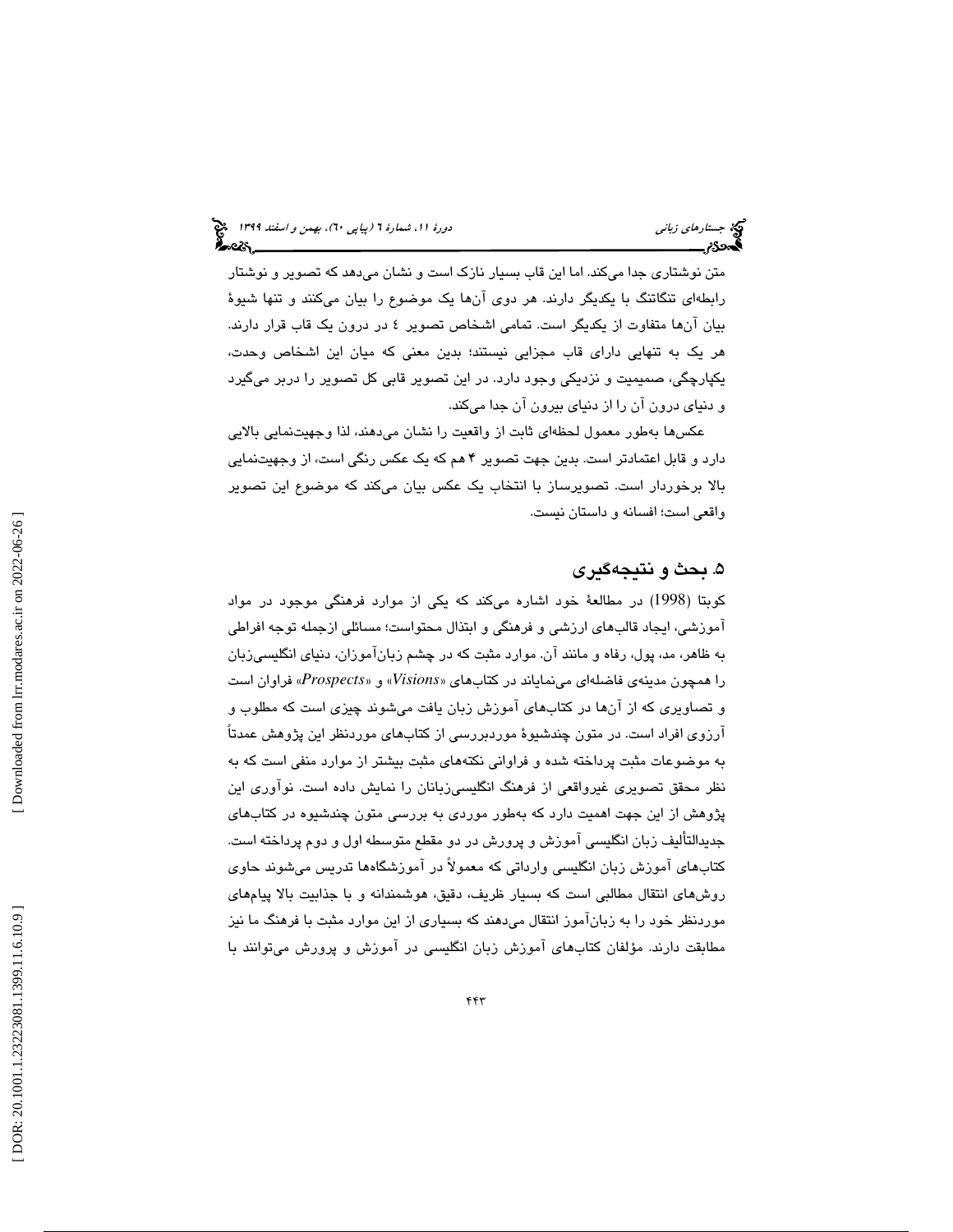بهرهگيري از شيوههاي بهكار رفته در اين كتابهاي وارداتي، ارزشهاي فرهنگي و مذهبي و ملي خود را در تدوين مطالب درسي مدارس بگنجانند. از نقش معلمان زبان انگليسي نيز در اين زمينه نبايد غافل شد. آگاهي مدرس زبان از ارزشهاي حاكم بر اين گونه كتب بهويژه كتابهاي وارداتي و تلاش در انتقال ارزشهاي مثبت به همراه توجه غيرمستقيم بر ارزشهاي فرهنگ خود به زبانآموزان و مقايسة آنها ميتواند به تقويت پيامهاي مثبت كمك كند. اطلاعات فرهنگي بهتر است از جانب معلم بدون جانبداري يا پيشداوري ارائه شود تا مؤثرتر واقع شود؛ بهنحوي كه ضمن احترام به هر دو زبان، موارد مثبت اتخاذ و موارد منفي رد شوند.

آنچه از تصاوير كتابهاي آموزش زبان انگليسي به غير انگليسيزبانان مورد بررسي استنباط ميشود فرضيههاي مطرحشدة اوليه را تأييد ميكنند؛ به اين ترتيب كه تصاوير بررسيشده در موارد بسيار سفيدپوستان و رنگينپوستان را در كنار هم به تصوير ميكشند. آنها تمايل دارند نشان دهند كه قوم و نژاد خاص يا رنگ پوست افراد اهميتي ندارد بلكه انسانها فارغ از رنگ پوست و قوم و نژادي كه دارند درصورت دارا بودن شايستگيهاي لازم ميتوانند افرادي موفق و كارآمد باشند. نوع برخورد با قوم و نژادهاي ديگر و رنگينپوستان در مقايسه با گذشته تفاوت زيادي داشته؛ بهگونهاي كه آنها در امور اجتماعي متفاوت در كنار يكديگر فعاليت دارند. مكانها در اين تصاوير به دو دسته تقسيم ميشوند؛ مكانهاي باز و مكانهاي بسته. مكانهاي باز شامل خيابانها، پارك و طبيعت ميشوند. مكانهاي بسته شامل فضاي مذهبي، داخل خانه يا كلاس درس هستند. در انتخاب تصاوير مربوط به مكان، موقعيتهاي همگاني مانند خيابان و كلاس درس انتخاب شدهاند كه جنبة عمومي دارد و بهطور خاص ارتباط با زبان يا فرهنگ خاصي ندارد؛ درنتيجه، بدون جهتگيري زبان مبدأ يا زبان مقصد در انتقال مفاهيم نقش دارند. نكتة جالبي كه درمورد وجهيتنمايي تصاوير در اين كتابها توجه بيننده را به خود جلب ميكند اين است كه تصويرساز براي نشان دادن ويژگيهاي شايسته، مثبت و عالي از عكسها استفاده ميكند تا اين مطلب را به مخاطبان خود انتقال دهد كه هرآنچه در اين عكسها به تصوير ميكشد عين واقعيت است ، اما استفاده از نقاشيها به مواردي خلاصه ميشود كه ويژگيهاي ناشايست يا خلاف اصول اخلاقي به تصوير كشيده ميشوند. استفاده از نقاشيها و درنتيجه استفاده از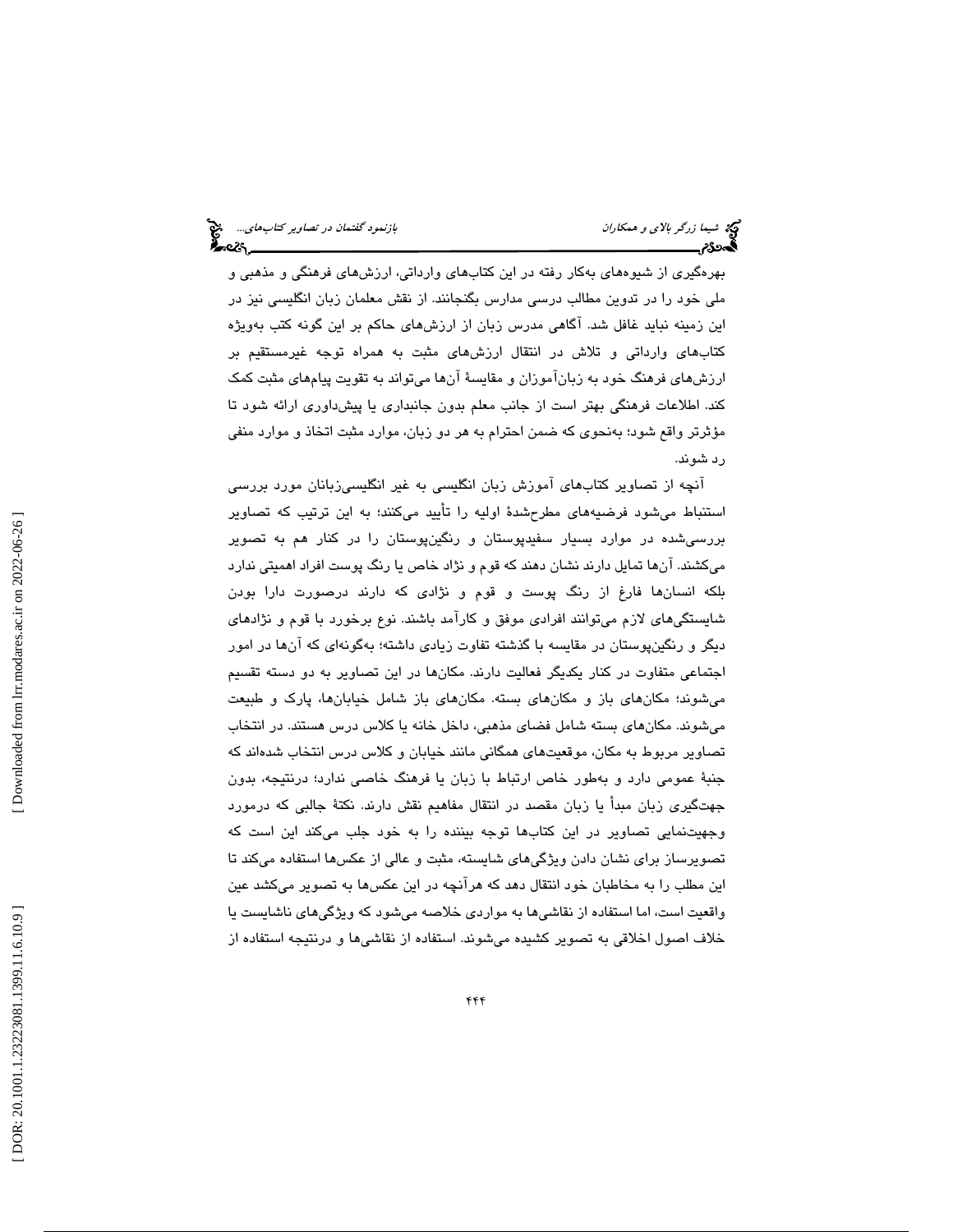جستارهاي زباني (به اسفند 1399 )، بهمن و اسفند 1399 (بيا بهمن و اسفند 1394 )

وجهيتنمايي پايين بدين معناست كه اين اعمال ناپسند، پروردة ذهن تصويرساز و حاصل خيالپردازي و رؤياپردازي اوست. درواقع، داستان و قصهاي است كه واقعيت ندارد.

# . پينوشتها 6

- 1. I. Robertson
- 2. Kress & Van leeuwen
- 3. representational meaning
- 4. interactive meaning
- 5. compositional meaning
- 6. Halliday
- 7. Shin
- 8. Kubota
- 9. Wu
- 10. inter-semiotic relation
- 11. logic-semiotic relation
- 12. inter-clause relation
- 13. structural syntagmatic relation
- 14. Meshkat
- 15. Torres
- 16. Roohani& Saeidfar
- 17. Barth & Metz
- 18. distance
- 19. contact
- 20. point of view
- 21. demand
- 22. offer
- 23. information value
- 24. modality
- 25. Chandler
- 26. Spenser

# 7. منابع

• آهنگر، ع.، و شیروانی، ج. (١٣٩٥). بررسی جامعهشناختی ــ زبانی دیوارنوشتهها در محیط دانشگاه: مطالعهٔ موردی دانشگاه سیستان و بلوچستان. *جستارهای زبانی، ه*،<br>۱۷۵–۱۹۸.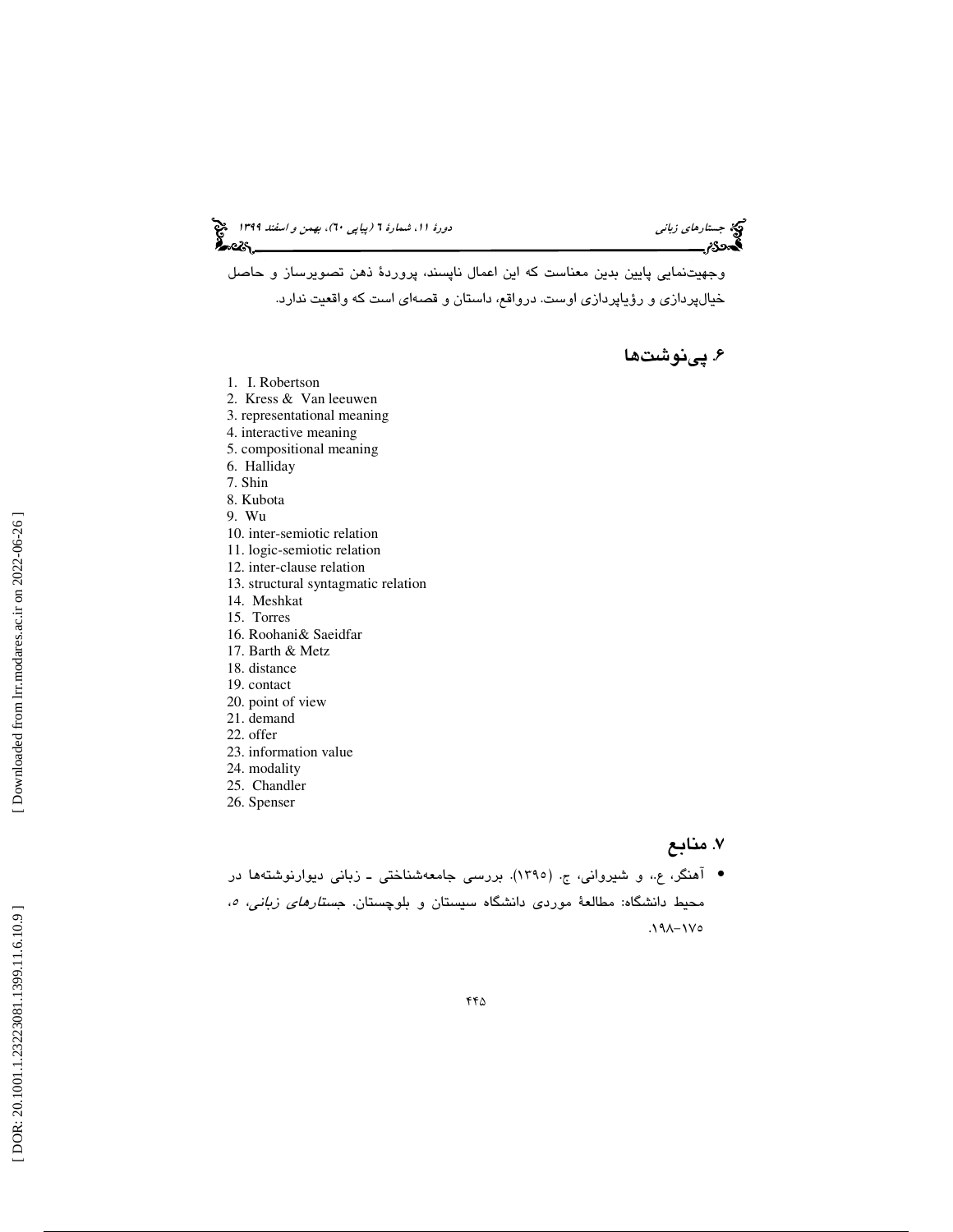شيما زرگر *بالاي و همكاران بازنمود گفتمان در تصاوير كتابهاي...*. ميچ<br>**بازن**مود بازنمود بازنمود بازنمود گفت بازنمود گفتمان در تصاوير كتابهاي بازنمود گفتمان در تصاوير كتاب بازنمود گفت<br>پايان بازنمود بازنمود بازنمود بازنمود ب

- اكبرپور، س.، و روحاني، ع. (١٣٩٣). نمود جنسيت در كتاب American English File . مطالعات زبان و ترجمه، ٤٧، ١٠٧ - ١٣١.
- چندلر، د. (1952). مباني نشانهشناسي. ترجمة م. پارسا (1387). تهران: پژوهشكدة فرهنگ و هنر اسلامي.
- رابرتسون، ي. (1944). درآمدي بر جامعه با تأكيد بر نظريههاي كاركردگرايي ستيز و كن*ش متقابل نمادي.* ترجمهٔ ح. بهروان (۱۳۷۷). مشهد: آستان قدس رضوي.
- رهبر، ب،. و حاتمي، پ. (1395). بررسي چگونگي نمود تبعيض جنسيتي در تصاوير كتابهاي آموزش زبان انگليسي تأليف مؤلفان ايراني و غيرايراني. دومين كنفرانس ملي چ*ارسوي علوم انساني*. شيراز: مركز توسعهٔ آموزشهاي نوين ايران.
- عموزاده، م،. زارعي فرد، ر،. و علينژاد، ب. (1392). جنسيت و قطع كلام در جلسات دفاع از پایاننامه. *جستار<i>های زبانی، ٤،* ۱۶۹–۱۷۰.
- مصلحزاده، ف. (١٣٩١). ن*شانهشناسي تصاوير كتابهاي درسي دورهٔ راهنمايي.* پايان-نامة كارشناسي ارشد. دانشكدة هنرهاي كاربردي. تهران: دانشگاه هنر.
- ياري، پ. (1390). بررسي نمود جنسيتي ويژگيهاي زبانشناختي در كتابهاي آموزش زبان انگليسي *Happy* و *Pacesetter* در دو سطح كودكان و بزرگسالان. پاياننامة كارشناسي ارشد. دانشگاه شيراز: دانشكدة ادبيات و علوم انساني.

#### **References:**

- Ahangar, A. & Shirvani, J. (2016). Sociological-linguistic study of graffiti in the university environment: A case study of Sistan and Baluchestan University. *Language Related Research*. *5*, 175-198. [In Persian].
- Akbarpour, S. & Rouhani, A. (2014). The manifestation of gender in the American English File. *Language Studies and Translation*. *47*, 107-131. [In Persian].
- Chandler, D. (1952). *The basics of semiotics.* Translated by Parsa, M. 2008. Tehran: Research institute of Islamic culture and art. [In Persian].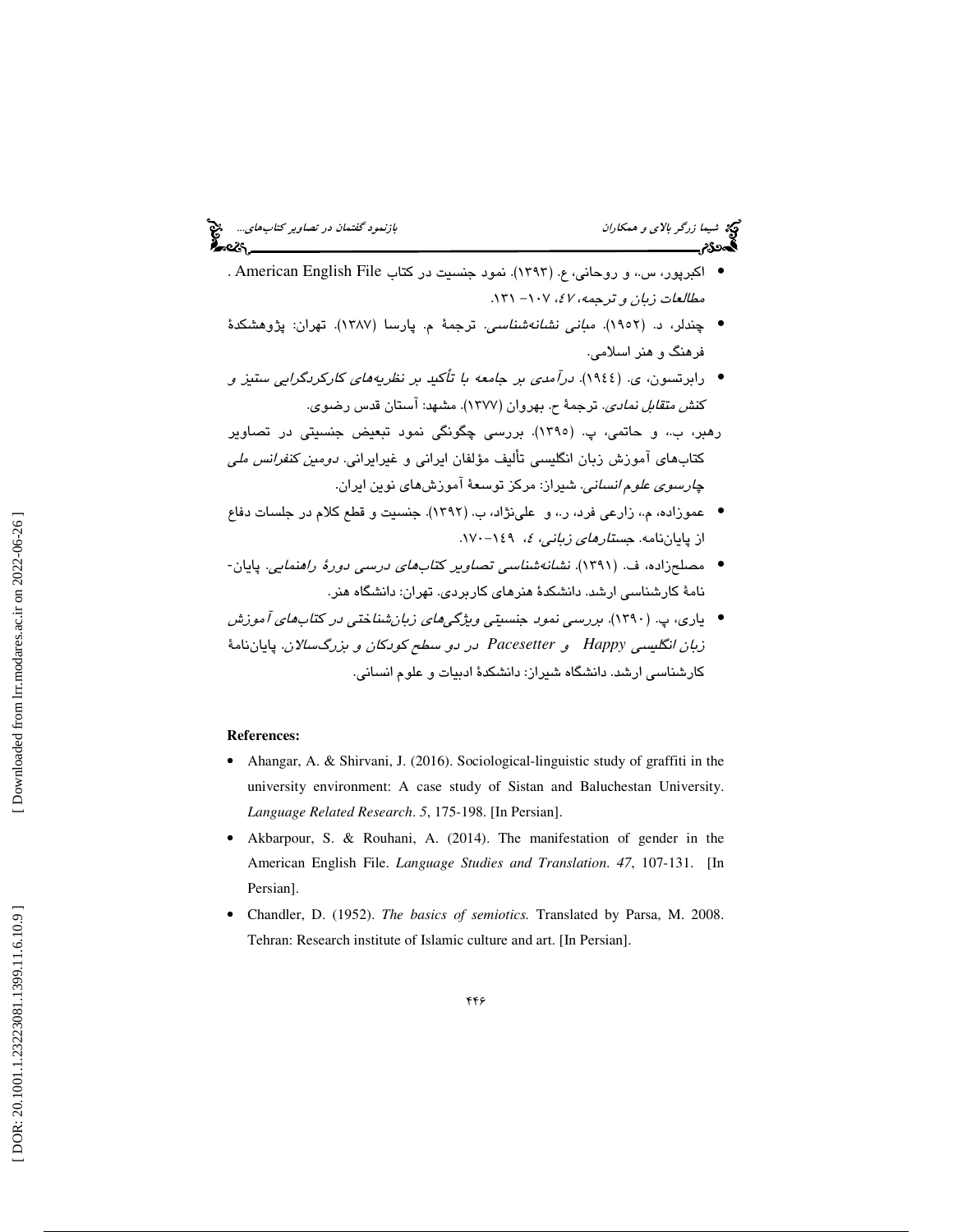# جستارهاي زباني (به اسفند 1399 )، بهمن و اسفند 1399 (بيا بهمن و اسفند 1394 )

- Robertson, Y. (1944). *An introduction to society with an emphasis on anti functionalist theories and symbolic interaction*. Translated by Behravan, H. 1998. Mashhad: Astan Qods Razavi. [In Persian].
- Rahbar, B. & Hatami, P. (2016). Investigating the manifestation of gender discrimination in the pictures of English language textbooks written by Iranian and non-Iranian authors. *The Second National Conference on Humanities*. Shiraz: Center for the Development of Modern Education in Iran. [In Persian].
- Amouzadeh, M., Zareifard, R. & Alinejad, B. (2013). Gender and message hang up in dissertation defense sessions. *Language Related Research*. *4*, 149-170. [In Persian].
- Moslehzade, F. (2012). *Semiotics of guidance school textbook images.*  M.A.Thesis *.* Faculty of applied arts. Tehran: University of Arts. [In Persian].
- Yari, P. (2011). St*udy of gender manifestation of linguistic features in Happy and Pacesetter English textbooks in both children and adults' level.* M.A.Thesis. Shiraz University: Faculty of Literature and Humanities. [In Persian].
- Alavimoghadam, B., Kheirabadi, R., Rahimi, M. & Davari, H. (2017). *Vision 2*. Tehran: Iran text-books Press.
- Halliday, M. (1994). *An introduction to functional grammar*.(2nd ed), New York: Edward Arnold.
- Halliday, M. (1978). *Language and social semiotics*. London: Edward Arnold (2-4, 113).
- Kheirabadi, R., Alavi, M,. Alavimoghadam, B., Ananisarab, M. Ghorbandordinejad, F. & Rahimi, M. (2016). *Prospect 3*. Tehran: Iran textbooks Press.
- Kress, G. & Van leeuwen, T. (2006) [1996]. *Reading images, the grammar of visual design*.(2nd ed), New York: Routledge.
- Kubota, R. (1998) . Ideologies of english in Japan. *World Englishes*: 17, 3: 295- 306.